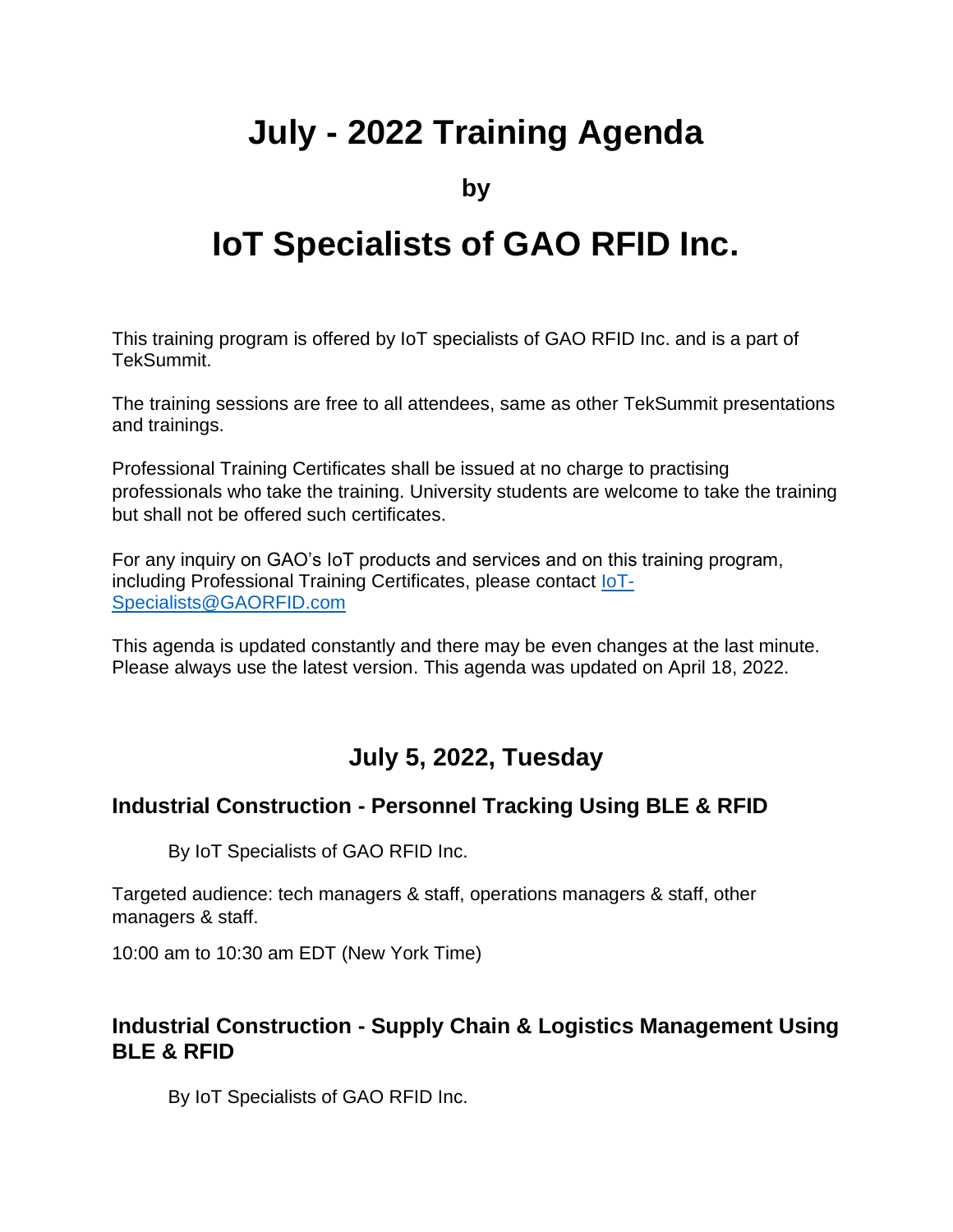10:30 am to 11:00 am EDT (New York Time)

# **Industrial Construction - Access Control & Parking Systems Using BLE & RFID**

By IoT Specialists of GAO RFID Inc.

Targeted audience: tech managers & staff, operations managers & staff, other managers & staff.

11:00 am to 11:30 am EDT (New York Time)

#### **Industrial Construction - Positioning & Navigation Using BLE**

By IoT Specialists of GAO RFID Inc.

Targeted audience: tech managers & staff, operations managers & staff, other managers & staff.

11:30 am to 12:00 pm EDT (New York Time)

#### **Industrial Construction -Sensing Applications Using BLE & RFID**

By IoT Specialists of GAO RFID Inc.

Targeted audience: tech managers & staff, operations managers & staff, other managers & staff.

12:00 pm to 12:30 pm EDT (New York Time)

#### **Oil Industry - An Overview of BLE & RFID Applications**

By IoT Specialists of GAO RFID Inc.

Targeted audience: tech managers & staff, operations managers & staff, other managers & staff.

12:30 pm to 1:00 pm EDT (New York Time)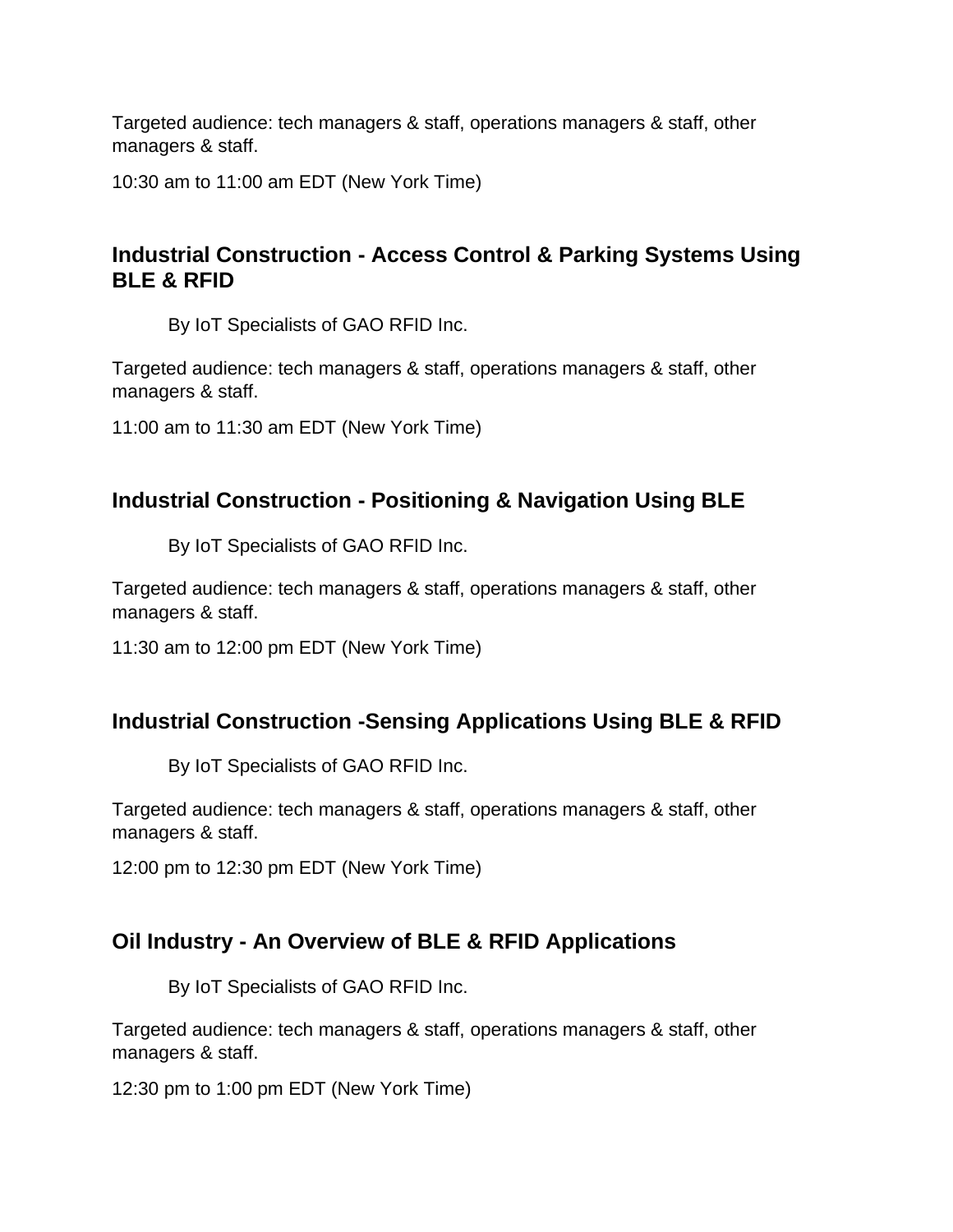#### **Retail Industry - Asset Tracking Using BLE & RFID**

By IoT Specialists of GAO RFID Inc.

Targeted audience: tech managers & staff, operations managers & staff, other managers & staff.

1:00 pm to 1:30 pm EDT (New York Time)

# **Retail Industry - Personnel Tracking Using BLE & RFID**

By IoT Specialists of GAO RFID Inc.

Targeted audience: tech managers & staff, operations managers & staff, other managers & staff.

1:30 pm to 2:00 pm EDT (New York Time)

# **July 6, 2022, Wednesday**

#### **Retail Industry - Supply Chain & Logistics Management Using BLE & RFID**

By IoT Specialists of GAO RFID Inc.

Targeted audience: tech managers & staff, operations managers & staff, other managers & staff.

10:00 am to 10:30 am EDT (New York Time)

#### **Retail Industry - Access Control & Parking Systems Using BLE & RFID**

By IoT Specialists of GAO RFID Inc.

Targeted audience: tech managers & staff, operations managers & staff, other managers & staff.

10:30 am to 11:00 am EDT (New York Time)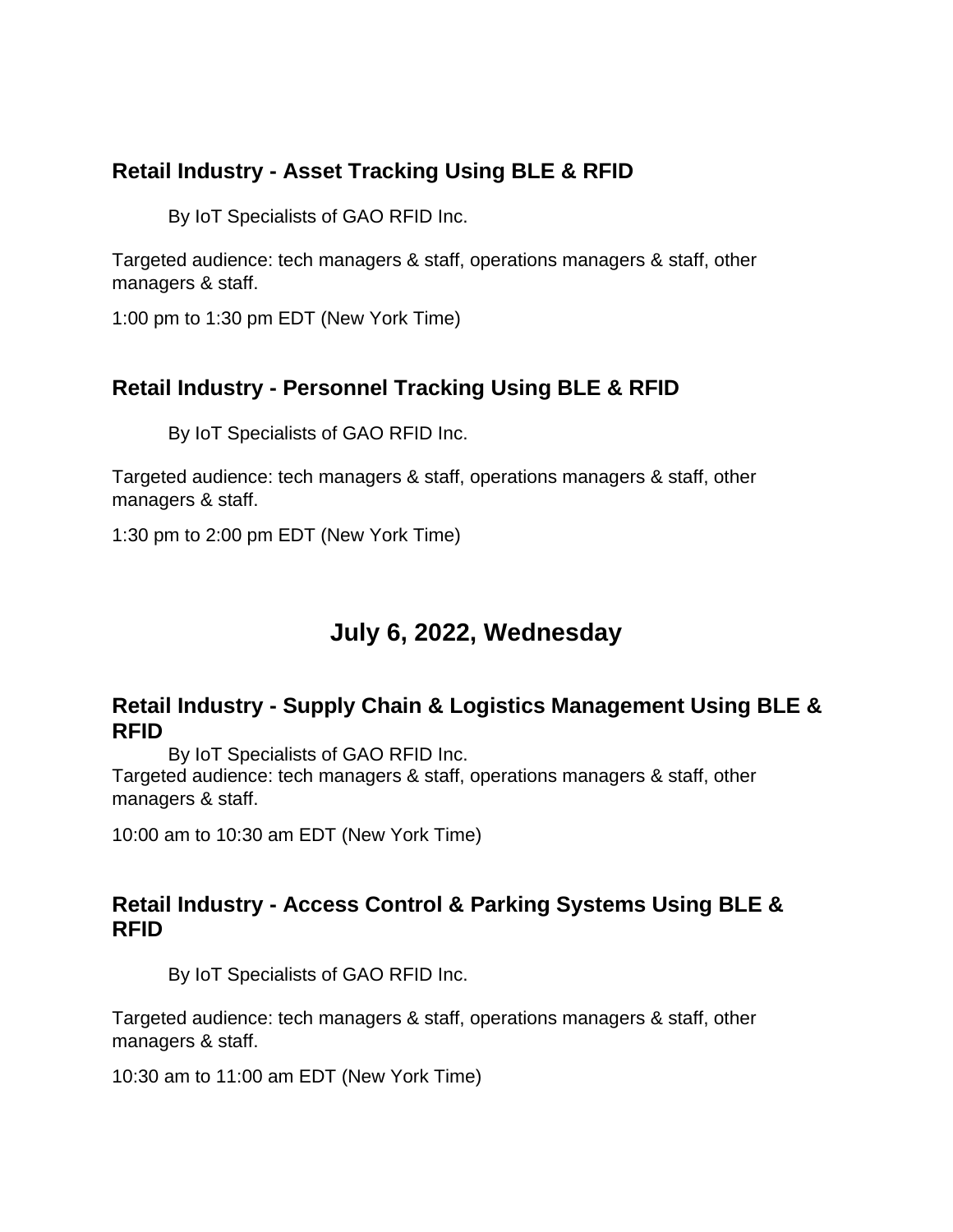# **Retail Industry - Positioning & Navigation Using BLE**

By IoT Specialists of GAO RFID Inc.

Targeted audience: tech managers & staff, operations managers & staff, other managers & staff.

11:00 am to 11:30 am EDT (New York Time)

# **Retail Industry - Sensing Applications Using BLE & RFID**

By IoT Specialists of GAO RFID Inc.

Targeted audience: tech managers & staff, operations managers & staff, other managers & staff.

11:30 am to 12:00 pm EDT (New York Time)

#### **Residential Construction - An Overview of BLE & RFID Applications**

By IoT Specialists of GAO RFID Inc.

Targeted audience: tech managers & staff, operations managers & staff, other managers & staff.

12:00 pm to 12:30 pm EDT (New York Time)

#### **Casinos & Gaming Industry - Asset Tracking Using BLE & RFID**

By IoT Specialists of GAO RFID Inc.

Targeted audience: tech managers & staff, operations managers & staff, other managers & staff.

12:30 pm to 1:00 pm EDT (New York Time)

#### **Casinos & Gaming Industry - Personnel Tracking Using BLE & RFID**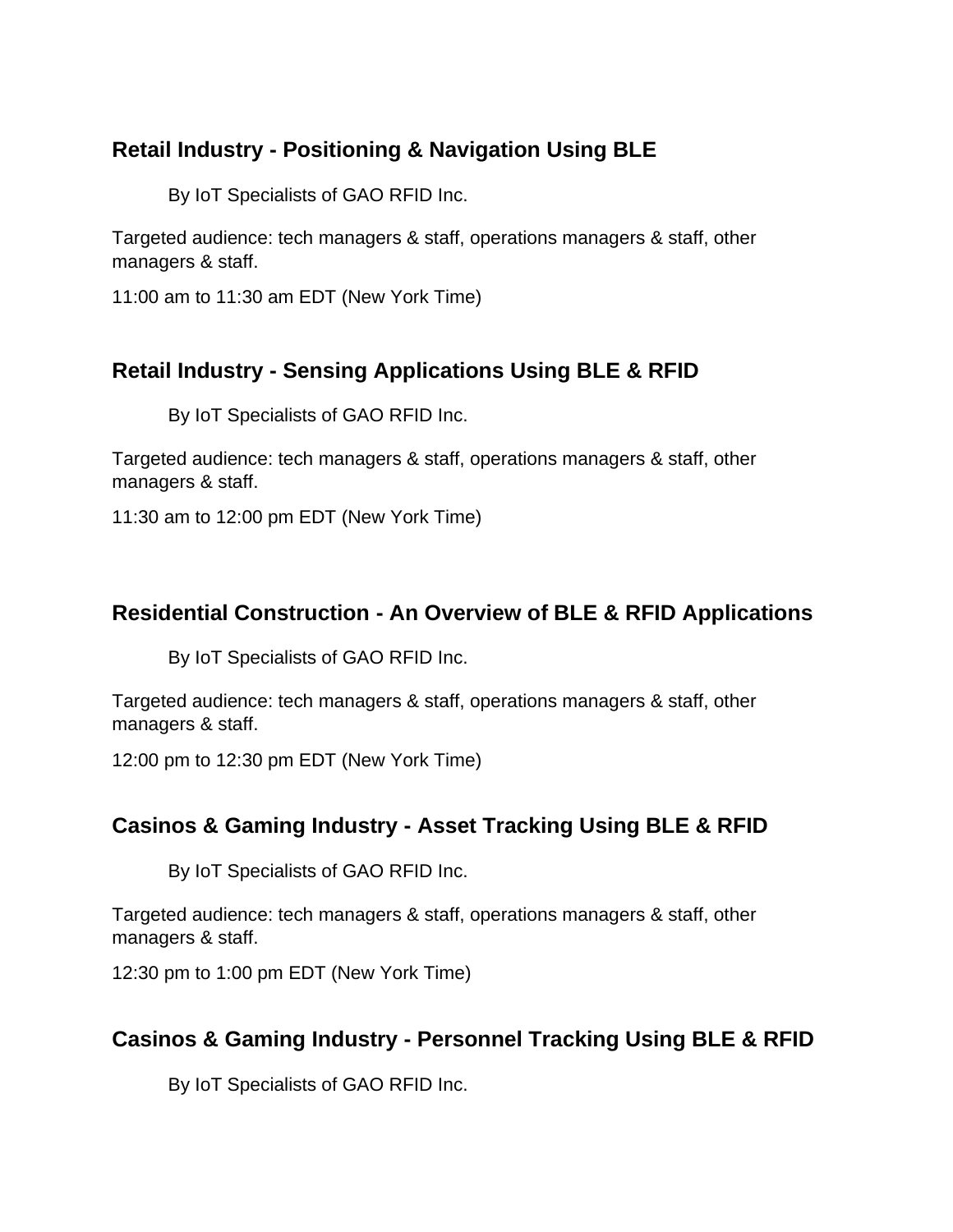1:00 pm to 1:30 pm EDT (New York Time)

# **Casinos & Gaming Industry - Supply Chain & Logistics Management Using BLE & RFID**

By IoT Specialists of GAO RFID Inc.

Targeted audience: tech managers & staff, operations managers & staff, other managers & staff.

1:30 pm to 2:00 pm EDT (New York Time)

# **July 7, 2022, Thursday**

#### **Casinos & Gaming Industry - Access Control & Parking Systems Using BLE & RFID**

By IoT Specialists of GAO RFID Inc.

Targeted audience: tech managers & staff, operations managers & staff, other managers & staff.

10:00 am to 10:30 am EDT (New York Time)

# **Casinos & Gaming Industry - Positioning & Navigation Using BLE**

By IoT Specialists of GAO RFID Inc.

Targeted audience: tech managers & staff, operations managers & staff, other managers & staff.

10:30 am to 11:00 am EDT (New York Time)

# **Casinos & Gaming Industry -Sensing Applications Using BLE & RFID**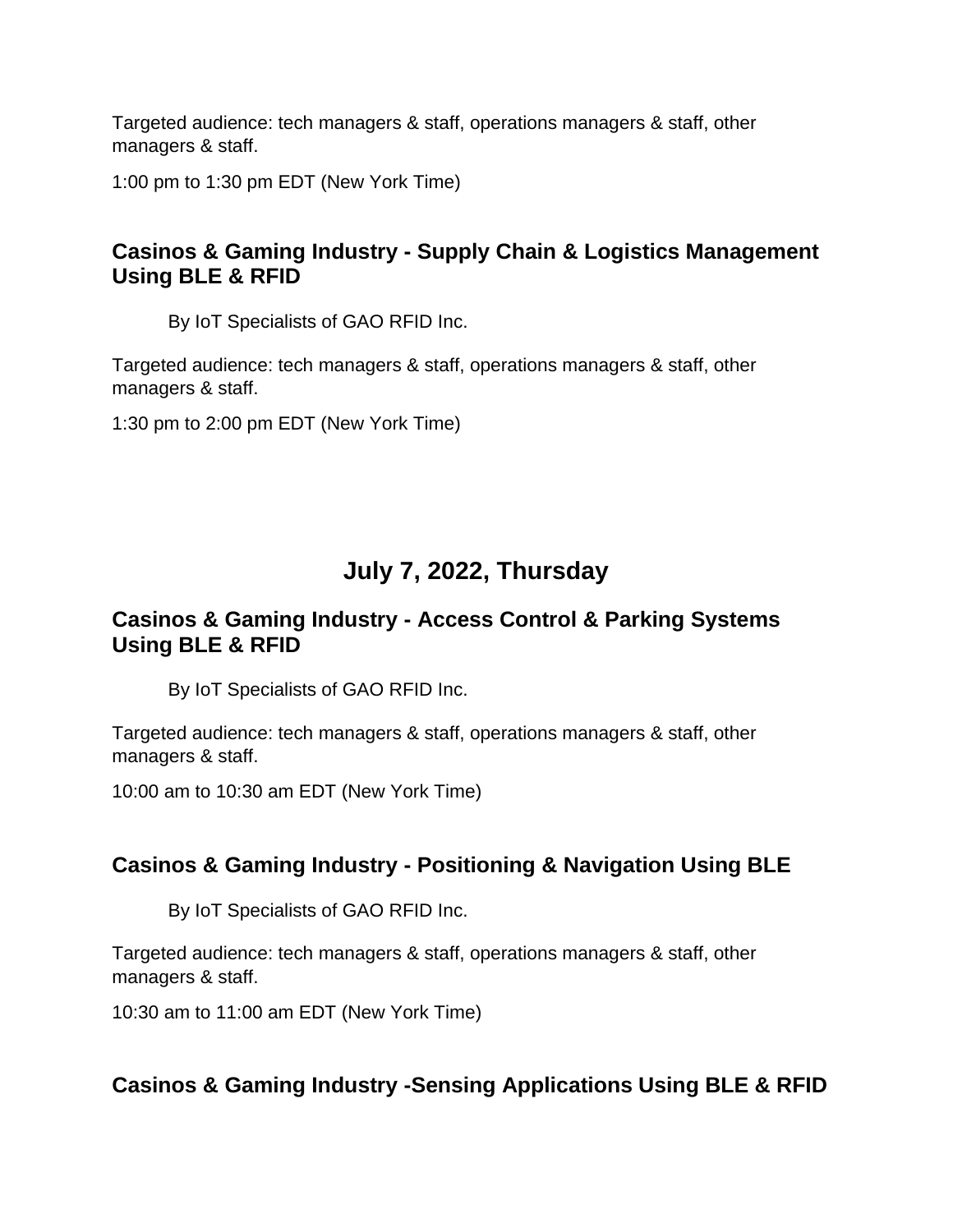By IoT Specialists of GAO RFID Inc.

Targeted audience: tech managers & staff, operations managers & staff, other managers & staff.

11:00 am to 11:30 am EDT (New York Time)

# **Pig Farming Using BLE or RFID - An Overview of BLE & RFID Applications**

By IoT Specialists of GAO RFID Inc.

Targeted audience: tech managers & staff, operations managers & staff, other managers & staff.

11:30 am to 12:00 pm EDT (New York Time)

# **Oil Industry - Asset Tracking Using BLE & RFID**

By IoT Specialists of GAO RFID Inc.

Targeted audience: tech managers & staff, operations managers & staff, other managers & staff.

12:00 pm to 12:30 pm EDT (New York Time)

#### **Oil Industry - Personnel Tracking Using BLE & RFID**

By IoT Specialists of GAO RFID Inc.

Targeted audience: tech managers & staff, operations managers & staff, other managers & staff.

12:30 pm to 1:00 pm EDT (New York Time)

#### **Oil Industry - Supply Chain & Logistics Management Using BLE & RFID**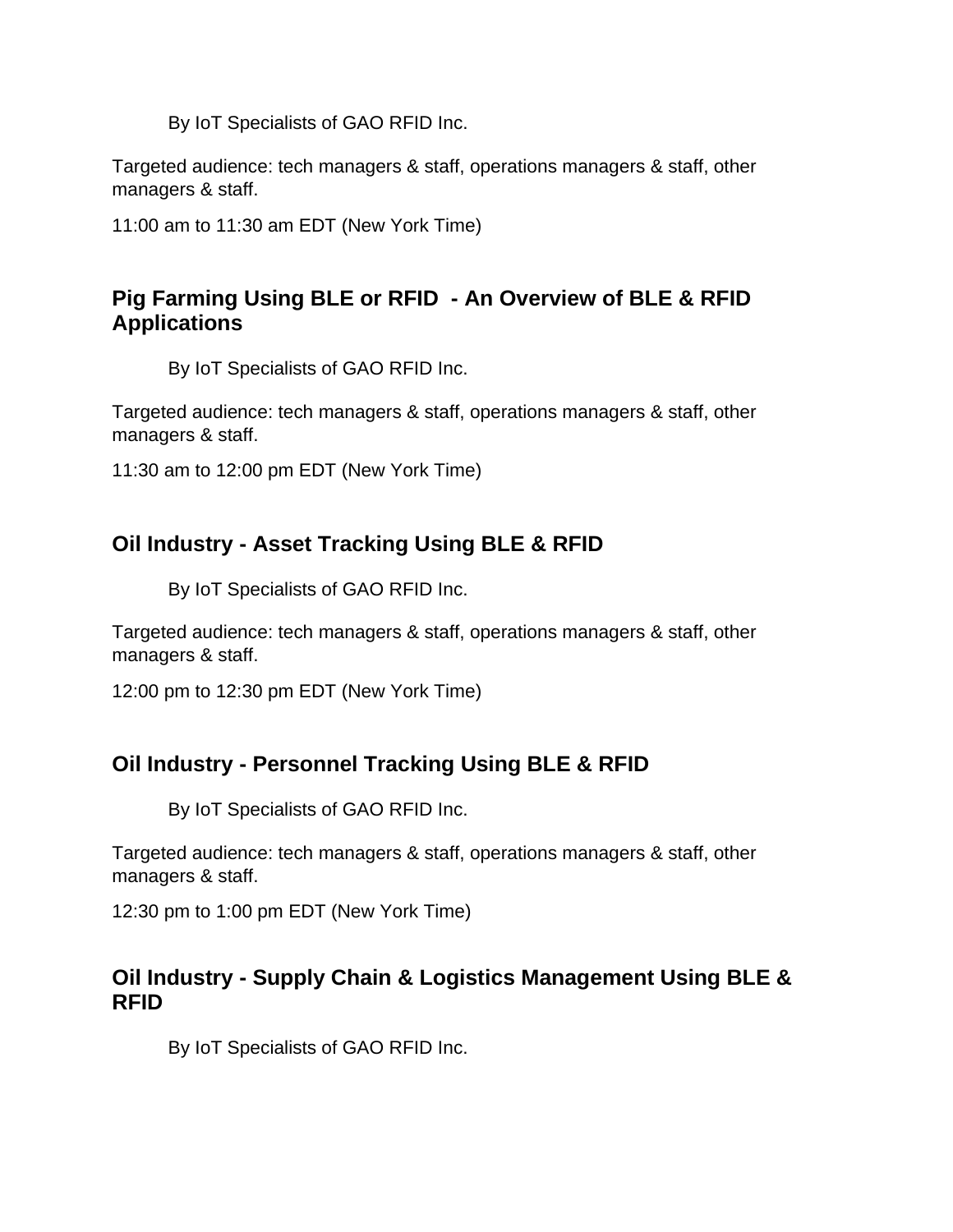1:00 pm to 1:30 pm EDT (New York Time)

# **Oil Industry - Access Control & Parking Systems Using BLE & RFID**

By IoT Specialists of GAO RFID Inc.

Targeted audience: tech managers & staff, operations managers & staff, other managers & staff.

1:30 pm to 2:00 pm EDT (New York Time)

# **July 8, 2022, Friday**

# **Oil Industry - Positioning & Navigation Using BLE**

By IoT Specialists of GAO RFID Inc.

Targeted audience: tech managers & staff, operations managers & staff, other managers & staff.

10:00 am to 10:30 am EDT (New York Time)

#### **Oil Industry -Sensing Applications Using BLE & RFID**

By IoT Specialists of GAO RFID Inc.

Targeted audience: tech managers & staff, operations managers & staff, other managers & staff.

10:30 am to 11:00 am EDT (New York Time)

#### **Cow Farming - An Overview of BLE & RFID Applications**

By IoT Specialists of GAO RFID Inc.

Targeted audience: tech managers & staff, operations managers & staff, other managers & staff.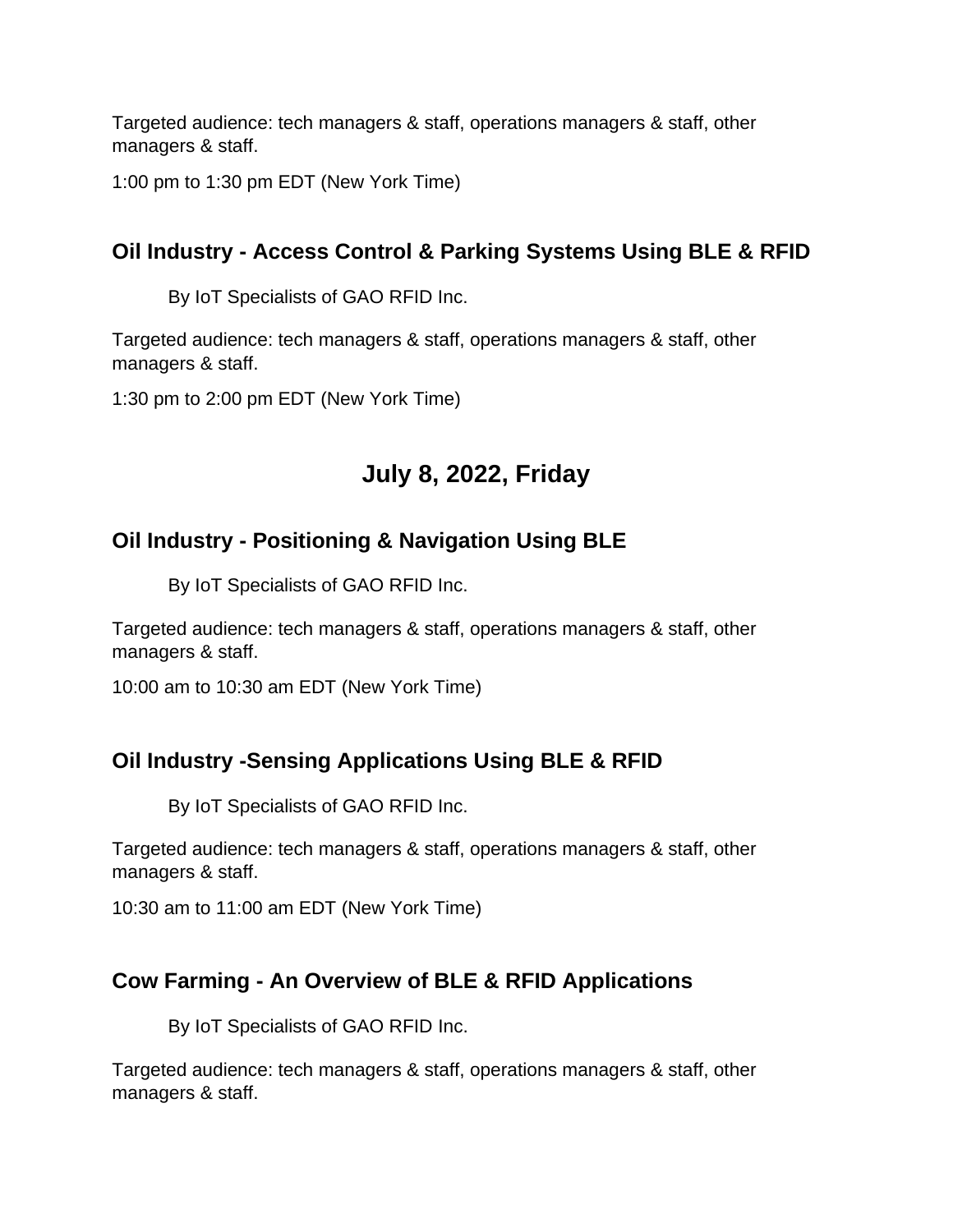11:00 am to 11:30 am EDT (New York Time)

#### **IT & Communications Industry - Asset Tracking Using BLE & RFID**

By IoT Specialists of GAO RFID Inc.

Targeted audience: tech managers & staff, operations managers & staff, other managers & staff.

11:30 am to 12:00 pm EDT (New York Time)

### **IT & Communications Industry - Personnel Tracking Using BLE & RFID**

By IoT Specialists of GAO RFID Inc.

Targeted audience: tech managers & staff, operations managers & staff, other managers & staff.

12:00 pm to 12:30 pm EDT (New York Time)

#### **IT & Communications Industry - Supply Chain & Logistics Management Using BLE & RFID**

By IoT Specialists of GAO RFID Inc.

Targeted audience: tech managers & staff, operations managers & staff, other managers & staff.

12:30 pm to 1:00 pm EDT (New York Time)

#### **IT & Communications Industry - Access Control & Parking Systems Using BLE & RFID**

By IoT Specialists of GAO RFID Inc.

Targeted audience: tech managers & staff, operations managers & staff, other managers & staff.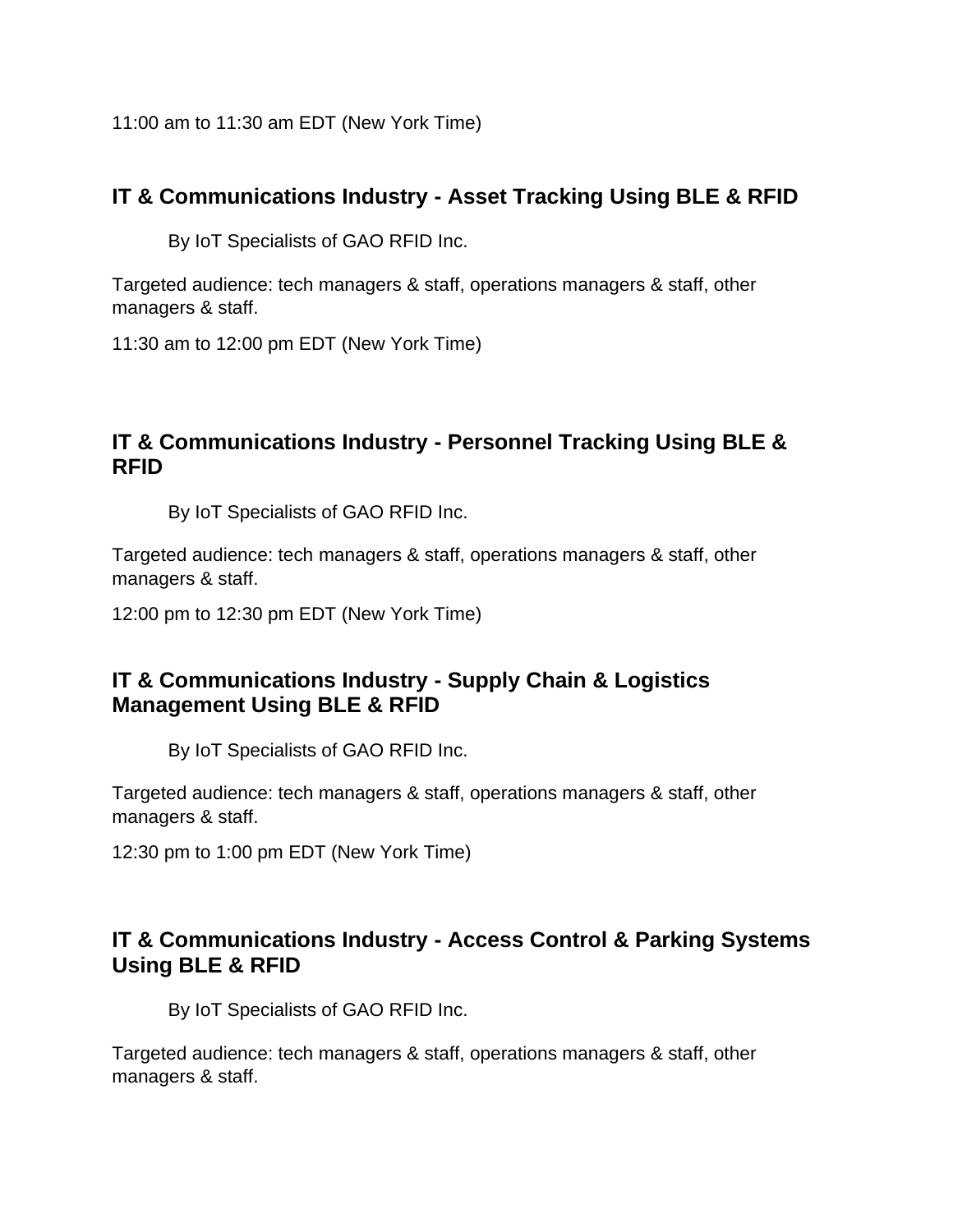1:00 pm to 1:30 pm EDT (New York Time)

# **July 11, 2022, Monday**

# **IT & Communications Industry - Positioning & Navigation Using BLE**

By IoT Specialists of GAO RFID Inc.

Targeted audience: tech managers & staff, operations managers & staff, other managers & staff.

10:00 am to 10:30 am EDT (New York Time)

#### **IT & Communications Industry -Sensing Applications Using BLE & RFID**

By IoT Specialists of GAO RFID Inc.

Targeted audience: tech managers & staff, operations managers & staff, other managers & staff.

10:30 am to 11:00 am EDT (New York Time)

#### **Industrial Construction - An Overview of BLE & RFID Applications**

By IoT Specialists of GAO RFID Inc.

Targeted audience: tech managers & staff, operations managers & staff, other managers & staff.

11:00 am to 11:30 am EDT (New York Time)

#### **Food Manufacturing - Asset Tracking Using BLE & RFID**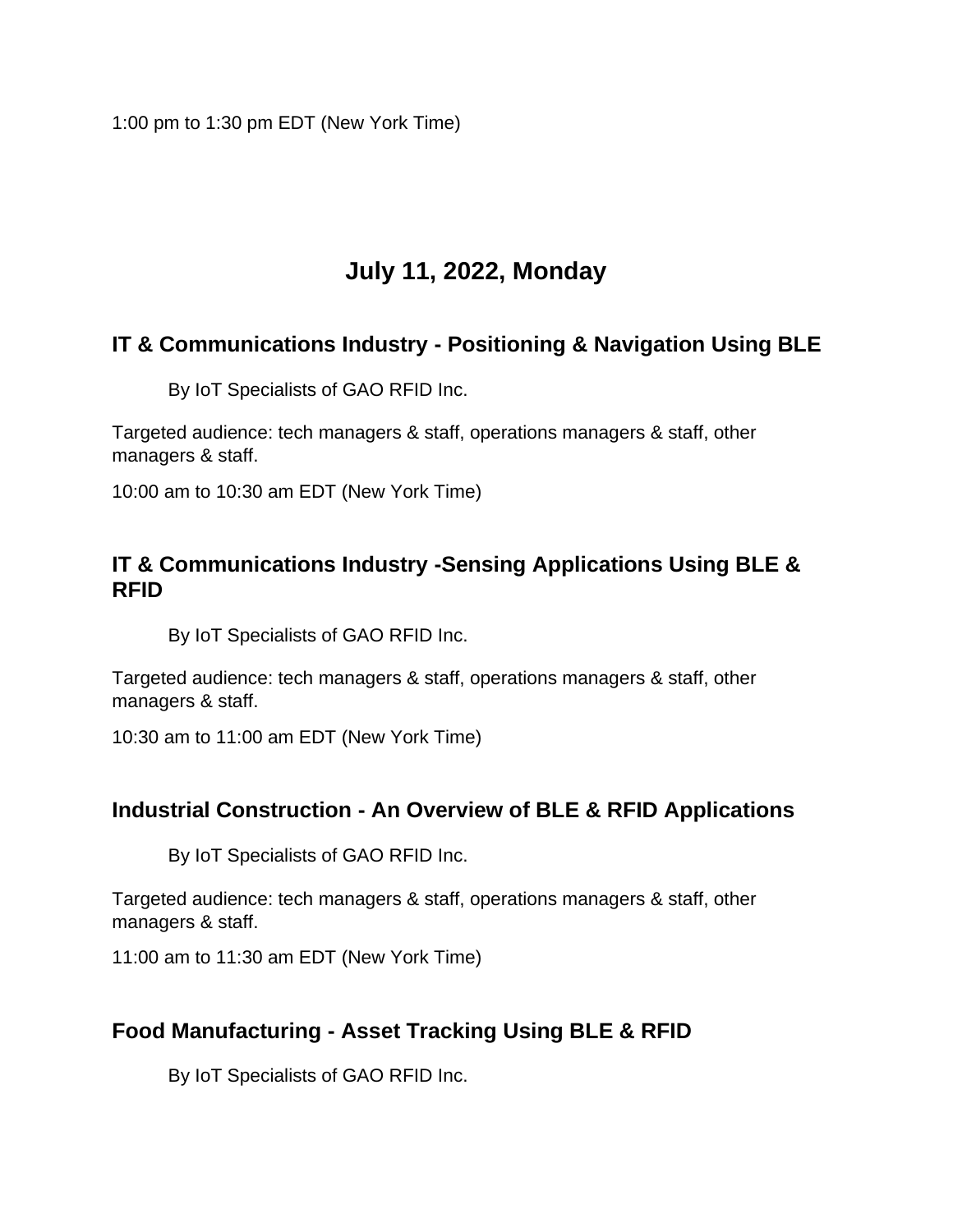11:30 am to 12:00 pm EDT (New York Time)

# **Food Manufacturing - Personnel Tracking Using BLE & RFID**

By IoT Specialists of GAO RFID Inc.

Targeted audience: tech managers & staff, operations managers & staff, other managers & staff.

12:00 pm to 12:30 pm EDT (New York Time)

#### **Food Manufacturing - Supply Chain & Logistics Management Using BLE & RFID**

By IoT Specialists of GAO RFID Inc.

Targeted audience: tech managers & staff, operations managers & staff, other managers & staff.

12:30 pm to 1:00 pm EDT (New York Time)

#### **Food Manufacturing - Access Control & Parking Systems Using BLE & RFID**

By IoT Specialists of GAO RFID Inc.

Targeted audience: tech managers & staff, operations managers & staff, other managers & staff.

1:00 pm to 1:30 pm EDT (New York Time)

#### **Food Manufacturing - Positioning & Navigation Using BLE**

By IoT Specialists of GAO RFID Inc.

Targeted audience: tech managers & staff, operations managers & staff, other managers & staff.

1:30 pm to 2:00 pm EDT (New York Time)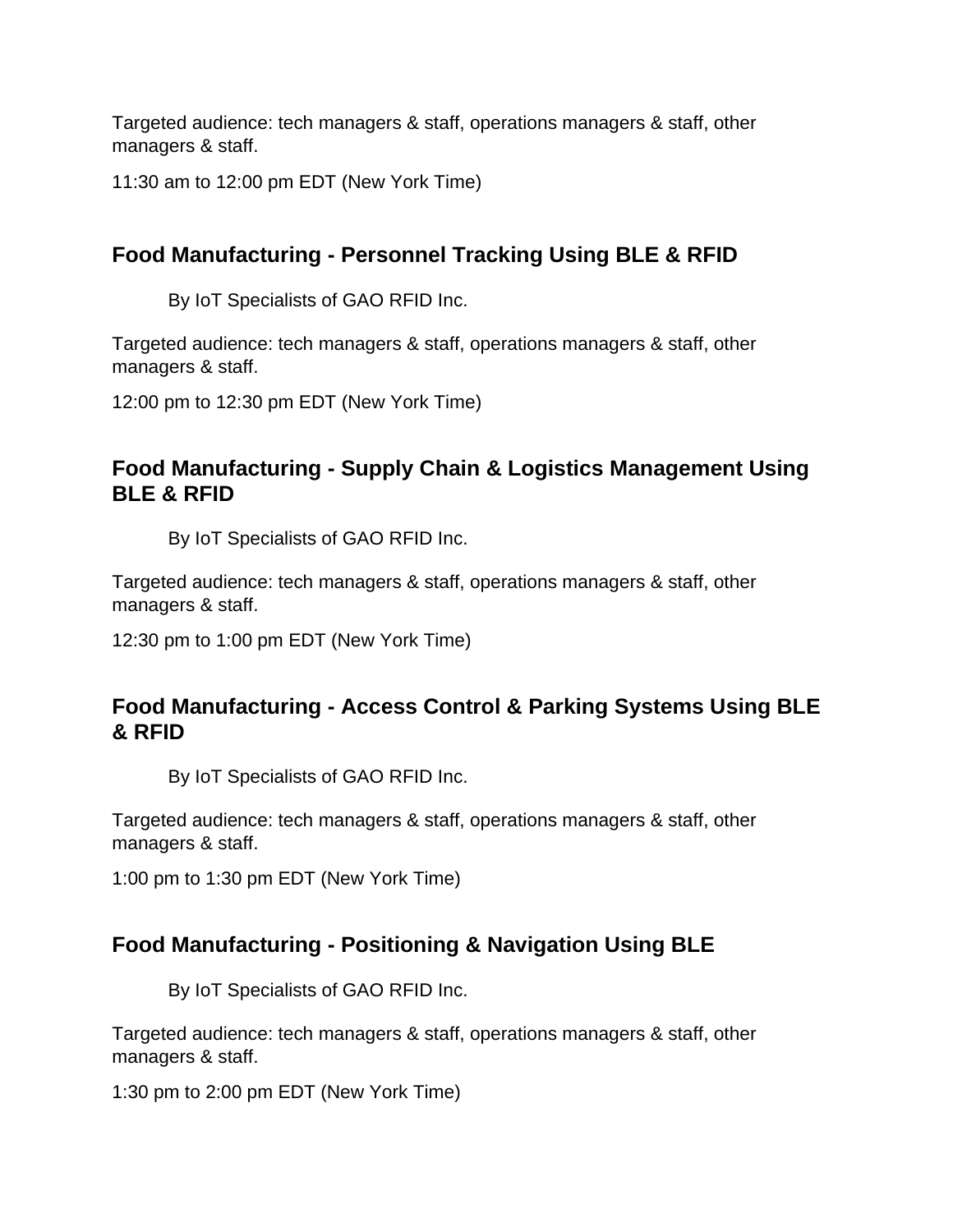# **July 12, 2022, Tuesday**

# **Food Manufacturing - Sensing Applications Using BLE & RFID**

By IoT Specialists of GAO RFID Inc.

Targeted audience: tech managers & staff, operations managers & staff, other managers & staff.

10:00 am to 10:30 am EDT (New York Time)

#### **Agriculture - An Overview of BLE & RFID Applications**

By IoT Specialists of GAO RFID Inc.

Targeted audience: tech managers & staff, operations managers & staff, other managers & staff.

10:30 am to 11:00 am EDT (New York Time)

#### **Mining Industry - Asset Tracking Using BLE & RFID**

By IoT Specialists of GAO RFID Inc.

Targeted audience: tech managers & staff, operations managers & staff, other managers & staff.

11:00 am to 11:30 am EDT (New York Time)

#### **Mining Industry - Personnel Tracking Using BLE & RFID**

By IoT Specialists of GAO RFID Inc.

Targeted audience: tech managers & staff, operations managers & staff, other managers & staff.

11:30 am to 12:00 pm EDT (New York Time)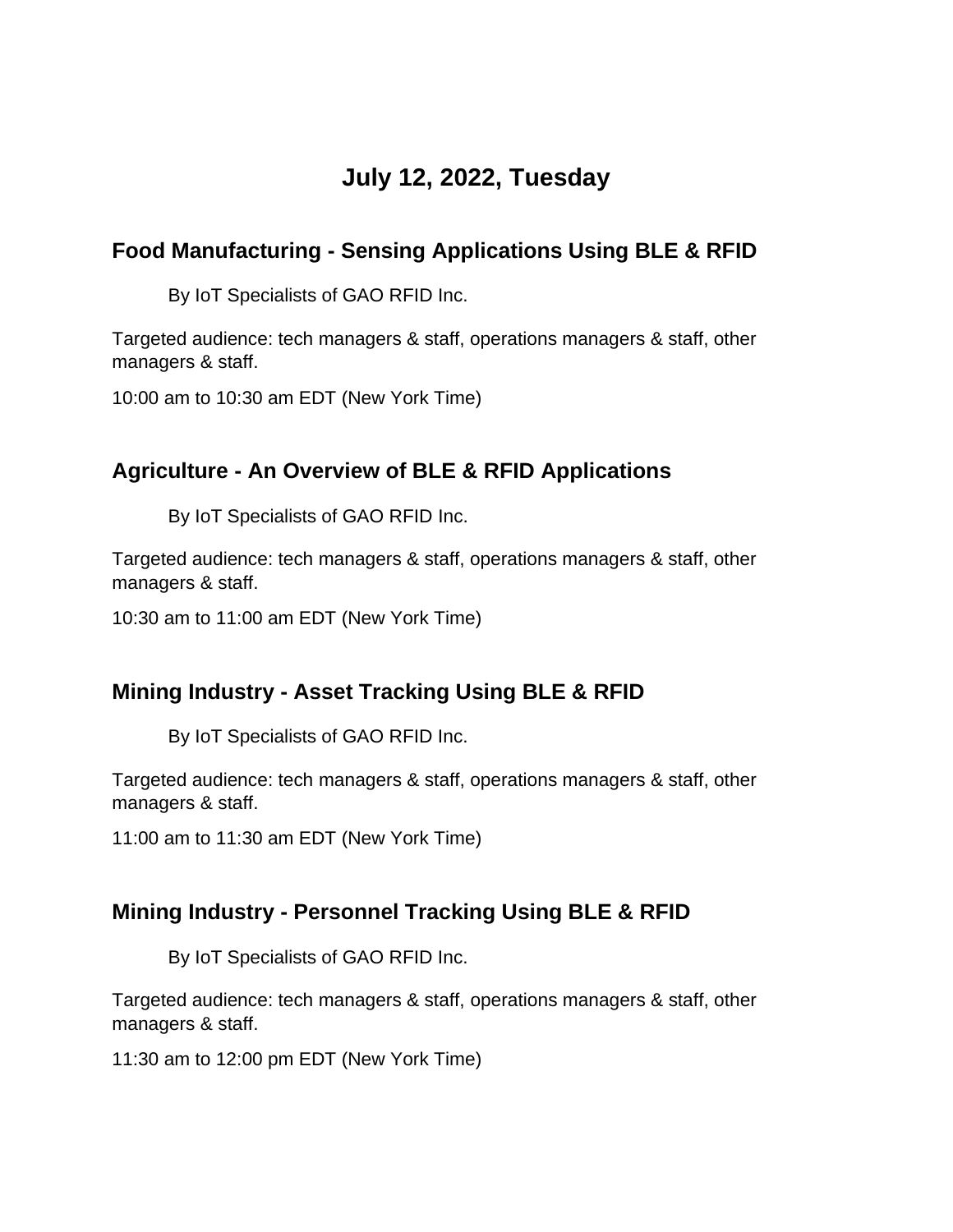#### **Mining Industry - Supply Chain & Logistics Management Using BLE & RFID**

By IoT Specialists of GAO RFID Inc.

Targeted audience: tech managers & staff, operations managers & staff, other managers & staff.

12:00 pm to 12:30 pm EDT (New York Time)

#### **Mining Industry - Access Control & Parking Systems Using BLE & RFID**

By IoT Specialists of GAO RFID Inc.

Targeted audience: tech managers & staff, operations managers & staff, other managers & staff.

12:30 pm to 1:00 pm EDT (New York Time)

# **Mining Industry - Positioning & Navigation Using BLE**

By IoT Specialists of GAO RFID Inc.

Targeted audience: tech managers & staff, operations managers & staff, other managers & staff.

1:00 pm to 1:30 pm EDT (New York Time)

#### **Mining Industry - Sensing Applications Using BLE & RFID**

By IoT Specialists of GAO RFID Inc.

Targeted audience: tech managers & staff, operations managers & staff, other managers & staff.

1:30 pm to 2:00 pm EDT (New York Time)

# **July 13, 2022, Wednesday**

#### **Retail Industry - An Overview of BLE & RFID Applications**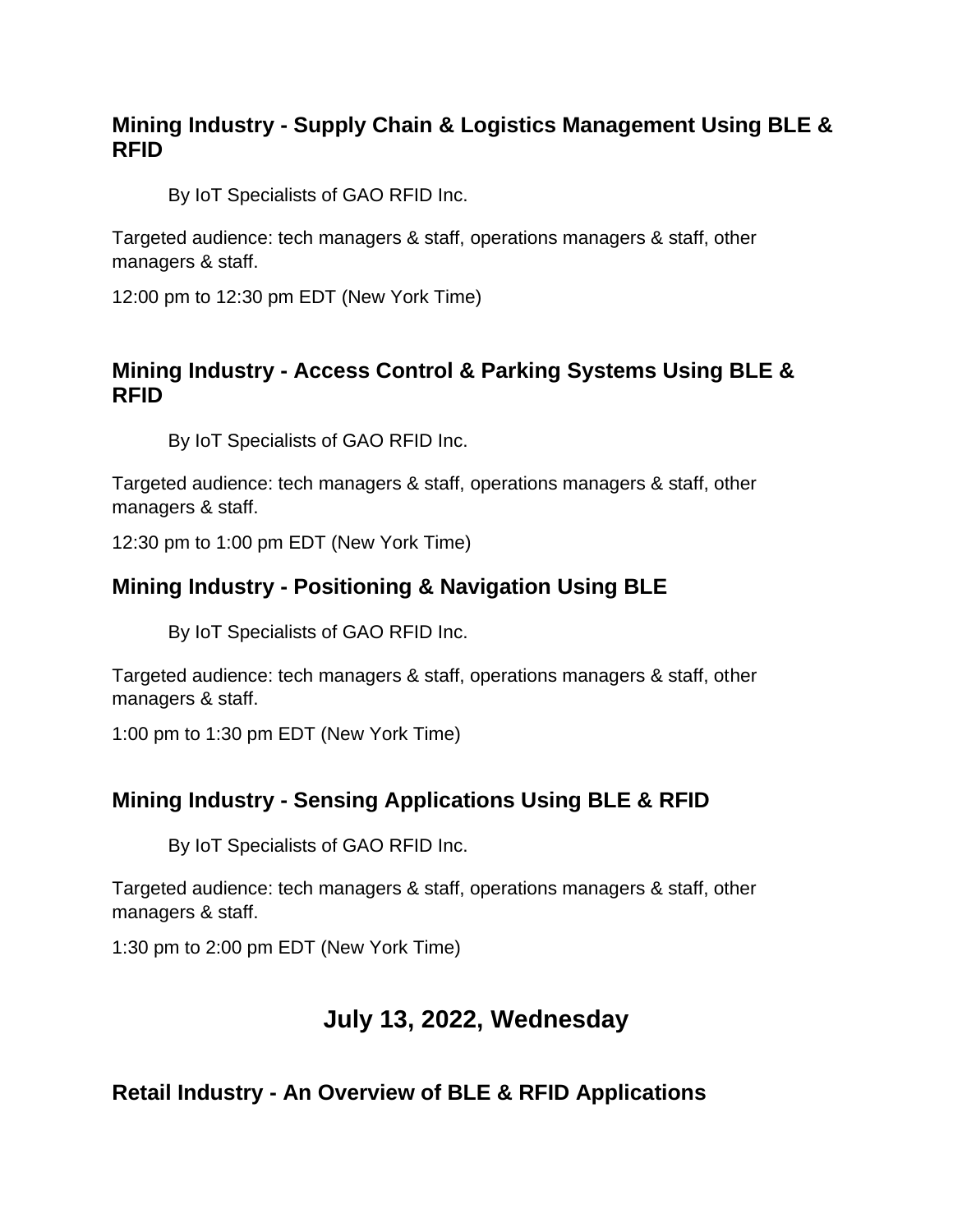By IoT Specialists of GAO RFID Inc.

Targeted audience: tech managers & staff, operations managers & staff, other managers & staff.

10:00 am to 10:30 am EDT (New York Time)

# **Tourism Industry - Asset Tracking Using BLE & RFID**

By IoT Specialists of GAO RFID Inc.

Targeted audience: tech managers & staff, operations managers & staff, other managers & staff.

10:30 am to 11:00 am EDT (New York Time)

#### **Tourism Industry - Personnel Tracking Using BLE & RFID**

By IoT Specialists of GAO RFID Inc.

Targeted audience: tech managers & staff, operations managers & staff, other managers & staff.

11:00 am to 11:30 am EDT (New York Time)

#### **Tourism Industry - Supply Chain & Logistics Management Using BLE & RFID**

By IoT Specialists of GAO RFID Inc.

Targeted audience: tech managers & staff, operations managers & staff, other managers & staff.

11:30 am to 12:00 pm EDT (New York Time)

#### **Tourism Industry - Access Control & Parking Systems Using BLE & RFID**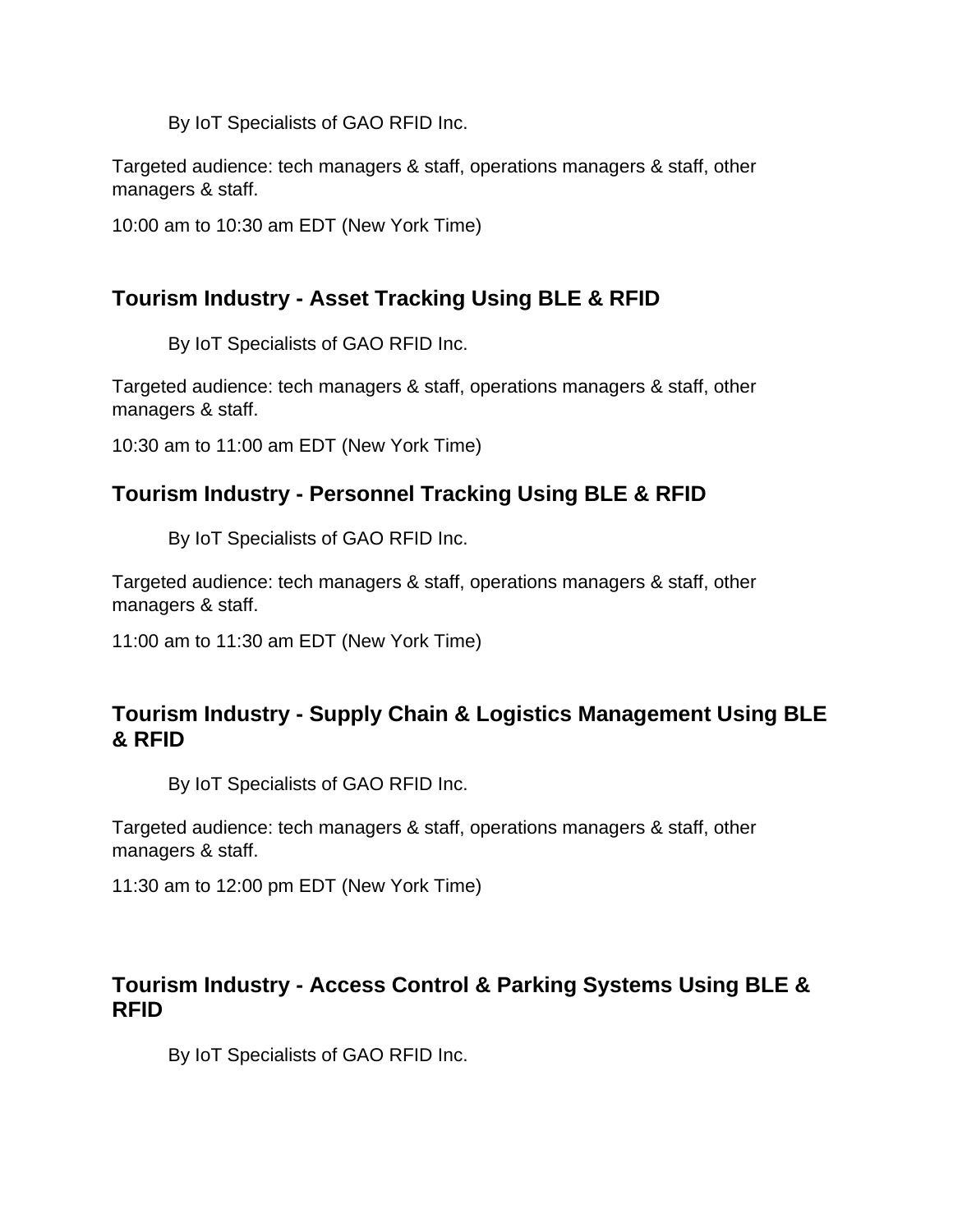12:00 pm to 12:30 pm EDT (New York Time)

# **Tourism Industry - Positioning & Navigation Using BLE**

By IoT Specialists of GAO RFID Inc.

Targeted audience: tech managers & staff, operations managers & staff, other managers & staff.

12:30 pm to 1:00 pm EDT (New York Time)

#### **Tourism Industry - Sensing Applications Using BLE & RFID**

By IoT Specialists of GAO RFID Inc.

Targeted audience: tech managers & staff, operations managers & staff, other managers & staff.

1:00 pm to 1:30 pm EDT (New York Time)

#### **Urban Management - An Overview of BLE & RFID Applications**

By IoT Specialists of GAO RFID Inc.

Targeted audience: tech managers & staff, operations managers & staff, other managers & staff.

1:30 pm to 2:00 pm EDT (New York Time)

# **July 14, 2022, Thursday**

# **Culture Industry - Asset Tracking Using BLE & RFID**

By IoT Specialists of GAO RFID Inc.

Targeted audience: tech managers & staff, operations managers & staff, other managers & staff.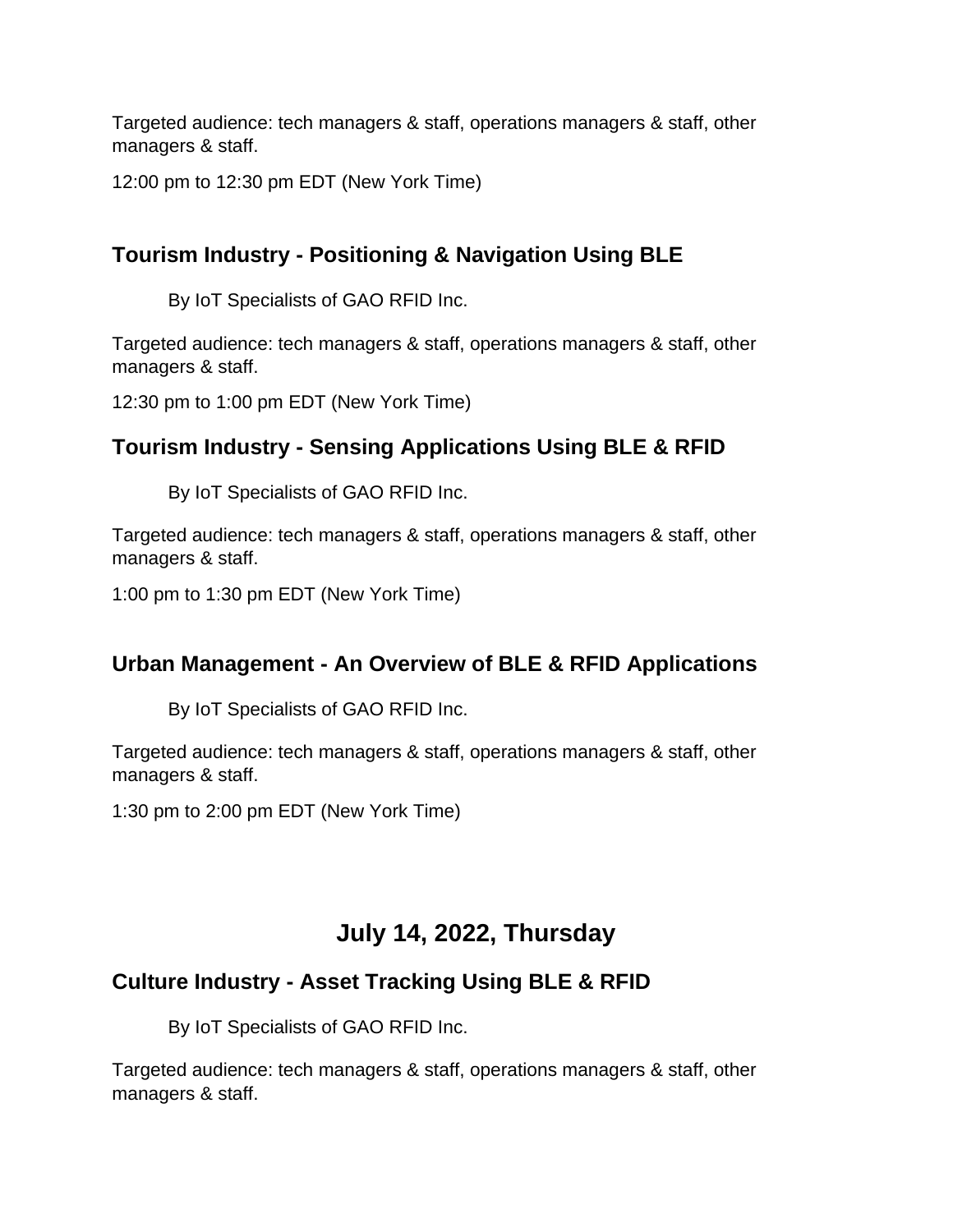10:00 am to 10:30 am EDT (New York Time)

### **Culture Industry - Personnel Tracking Using BLE & RFID**

By IoT Specialists of GAO RFID Inc.

Targeted audience: tech managers & staff, operations managers & staff, other managers & staff.

10:30 am to 11:00 am EDT (New York Time)

#### **Culture Industry - Supply Chain & Logistics Management Using BLE & RFID**

By IoT Specialists of GAO RFID Inc.

Targeted audience: tech managers & staff, operations managers & staff, other managers & staff.

11:00 am to 11:30 am EDT (New York Time)

#### **Culture Industry - Access Control & Parking Systems Using BLE & RFID**

By IoT Specialists of GAO RFID Inc.

Targeted audience: tech managers & staff, operations managers & staff, other managers & staff.

11:30 am to 12:00 pm EDT (New York Time)

#### **Culture Industry - Positioning & Navigation Using BLE**

By IoT Specialists of GAO RFID Inc.

Targeted audience: tech managers & staff, operations managers & staff, other managers & staff.

12:00 pm to 12:30 pm EDT (New York Time)

#### **Culture Industry - Sensing Applications Using BLE & RFID**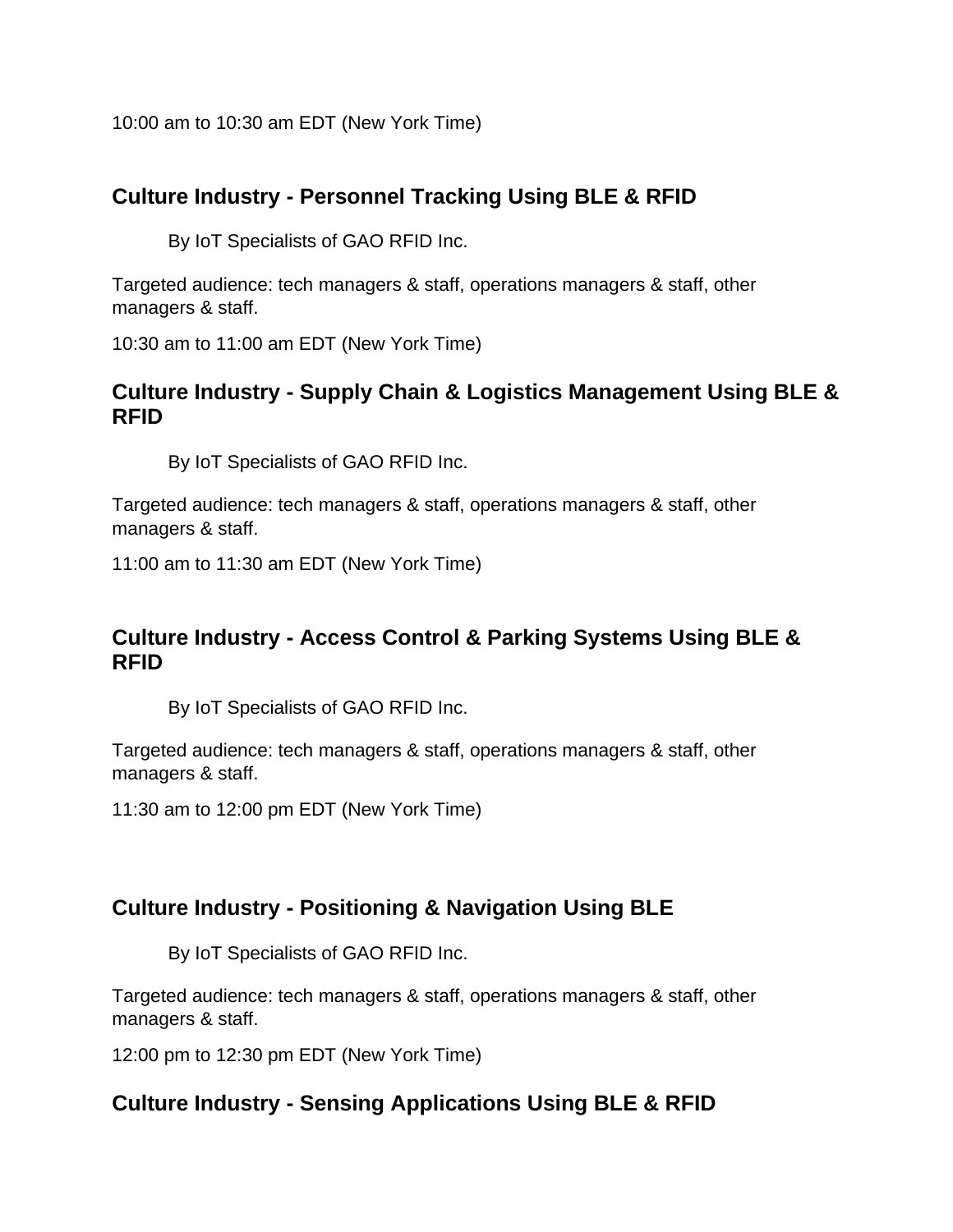By IoT Specialists of GAO RFID Inc.

Targeted audience: tech managers & staff, operations managers & staff, other managers & staff.

12:30 pm to 1:00 pm EDT (New York Time)

#### **Gas Industry - An Overview of BLE & RFID Applications**

By IoT Specialists of GAO RFID Inc.

Targeted audience: tech managers & staff, operations managers & staff, other managers & staff.

1:00 pm to 1:30 pm EDT (New York Time)

By IoT Specialists of GAO RFID Inc.

Targeted audience: tech managers & staff, operations managers & staff, other managers & staff.

1:30 pm to 2:00 pm EDT (New York Time)

#### **Sports Industry - Asset Tracking Using BLE & RFID**

By IoT Specialists of GAO RFID Inc.

Targeted audience: tech managers & staff, operations managers & staff, other managers & staff.

1:00 pm to 1:30 pm EDT (New York Time)

By IoT Specialists of GAO RFID Inc.

Targeted audience: tech managers & staff, operations managers & staff, other managers & staff.

1:30 pm to 2:00 pm EDT (New York Time)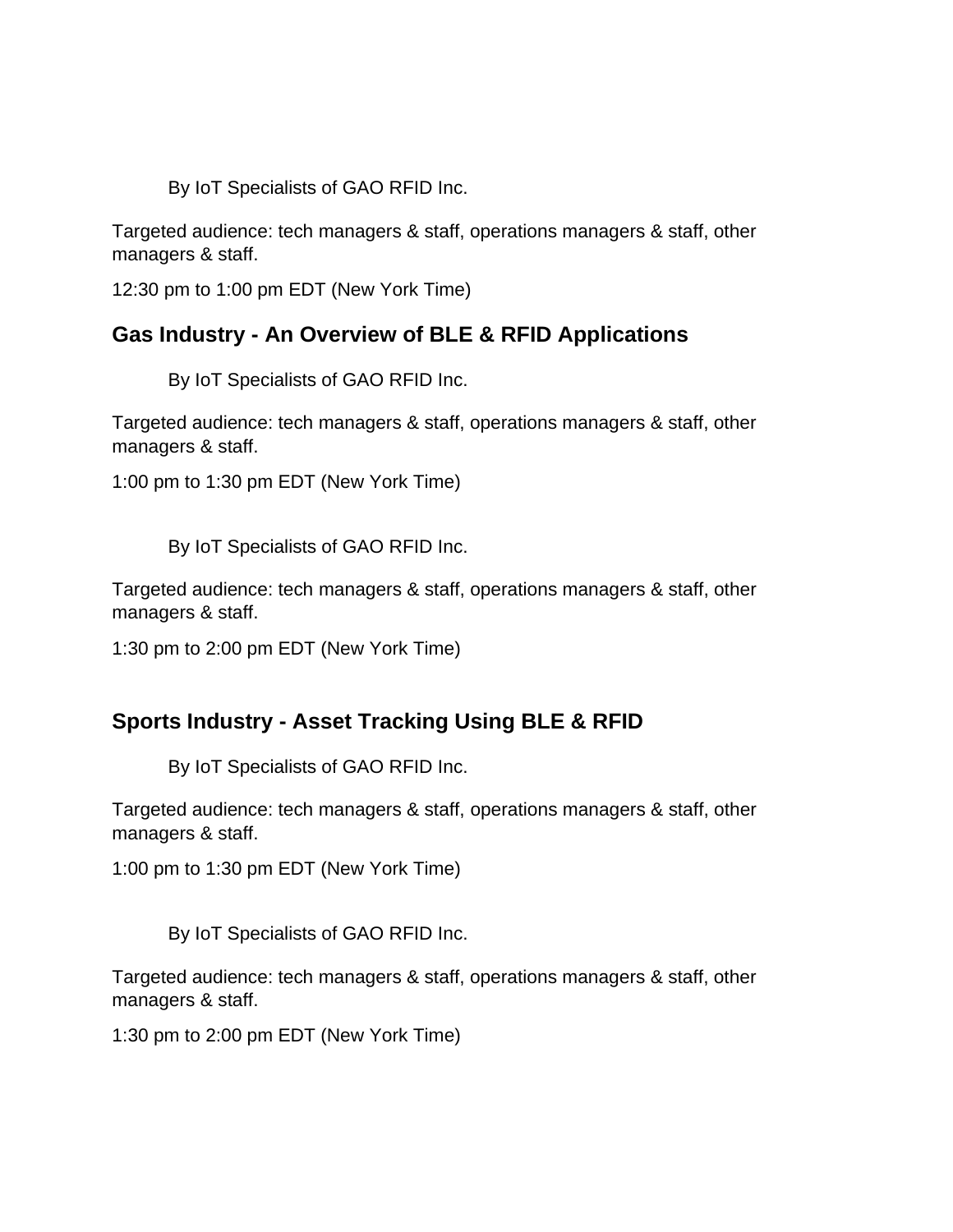# **July 15, 2022, Friday**

# **Sports Industry - Personnel Tracking Using BLE & RFID**

By IoT Specialists of GAO RFID Inc.

Targeted audience: tech managers & staff, operations managers & staff, other managers & staff.

10:00 am to 10:30 am EDT (New York Time)

### **Sports Industry - Supply Chain & Logistics Management Using BLE & RFID**

By IoT Specialists of GAO RFID Inc.

Targeted audience: tech managers & staff, operations managers & staff, other managers & staff.

10:30 am to 11:00 am EDT (New York Time)

#### **Sports Industry - Access Control & Parking Systems Using BLE & RFID**

By IoT Specialists of GAO RFID Inc.

Targeted audience: tech managers & staff, operations managers & staff, other managers & staff.

11:00 am to 11:30 am EDT (New York Time)

#### **Sports Industry - Positioning & Navigation Using BLE**

By IoT Specialists of GAO RFID Inc.

Targeted audience: tech managers & staff, operations managers & staff, other managers & staff.

11:30 am to 12:00 pm EDT (New York Time)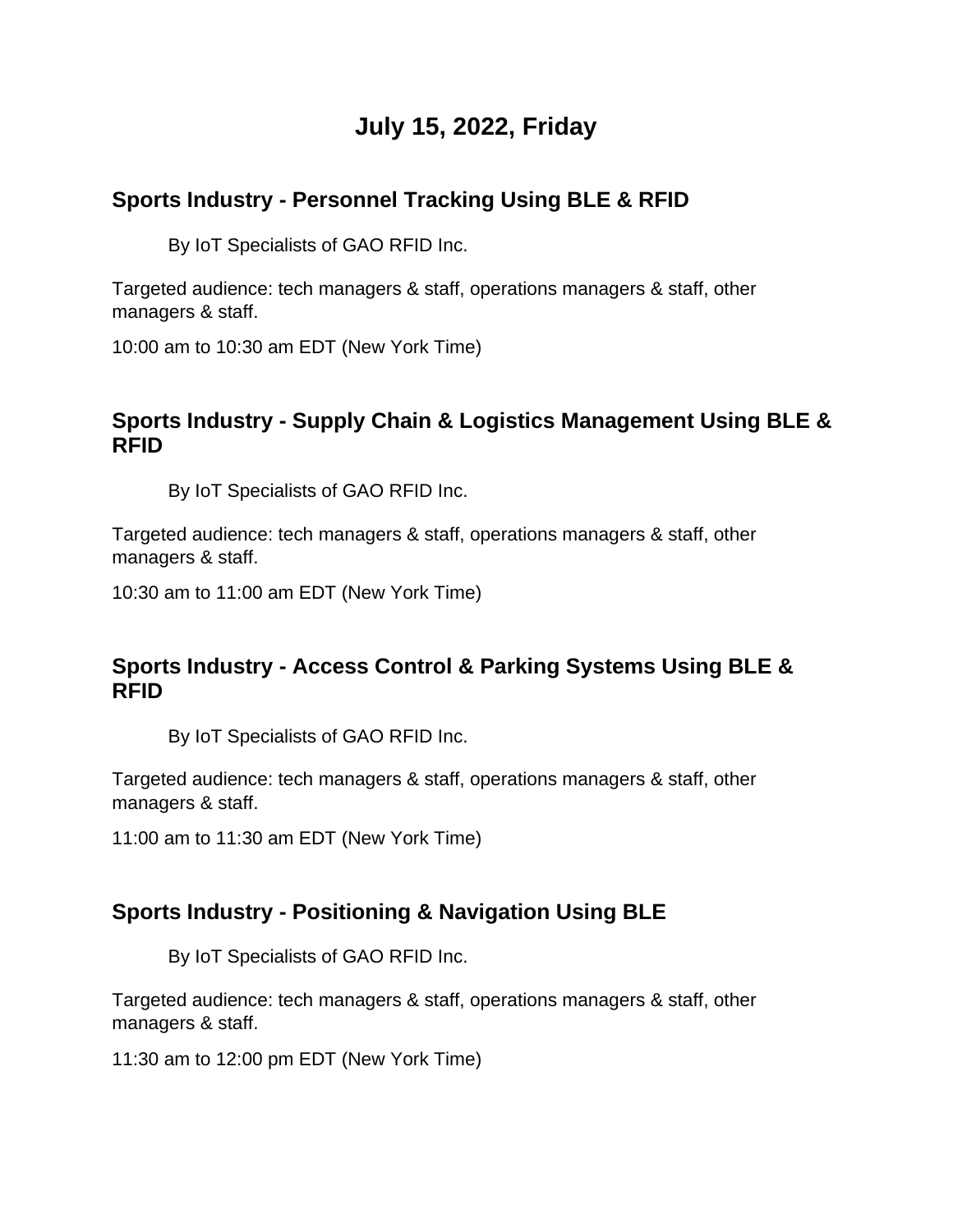# **Sports Industry -Sensing Applications Using BLE & RFID**

By IoT Specialists of GAO RFID Inc.

Targeted audience: tech managers & staff, operations managers & staff, other managers & staff.

12:00 pm to 12:30 pm EDT (New York Time)

# **Utility Industry - An Overview of BLE & RFID Applications**

By IoT Specialists of GAO RFID Inc.

Targeted audience: tech managers & staff, operations managers & staff, other managers & staff.

12:30 pm to 1:00 pm EDT (New York Time)

# **Urban Management - Asset Tracking Using BLE & RFID**

By IoT Specialists of GAO RFID Inc.

Targeted audience: tech managers & staff, operations managers & staff, other managers & staff.

1:00 pm to 1:30 pm EDT (New York Time)

#### **Urban Management - Personnel Tracking Using BLE & RFID**

By IoT Specialists of GAO RFID Inc.

Targeted audience: tech managers & staff, operations managers & staff, other managers & staff.

1:30 pm to 2:00 pm EDT (New York Time)

# **July 18, 2022, Monday**

**Urban Management - Supply Chain & Logistics Management Using BLE & RFID**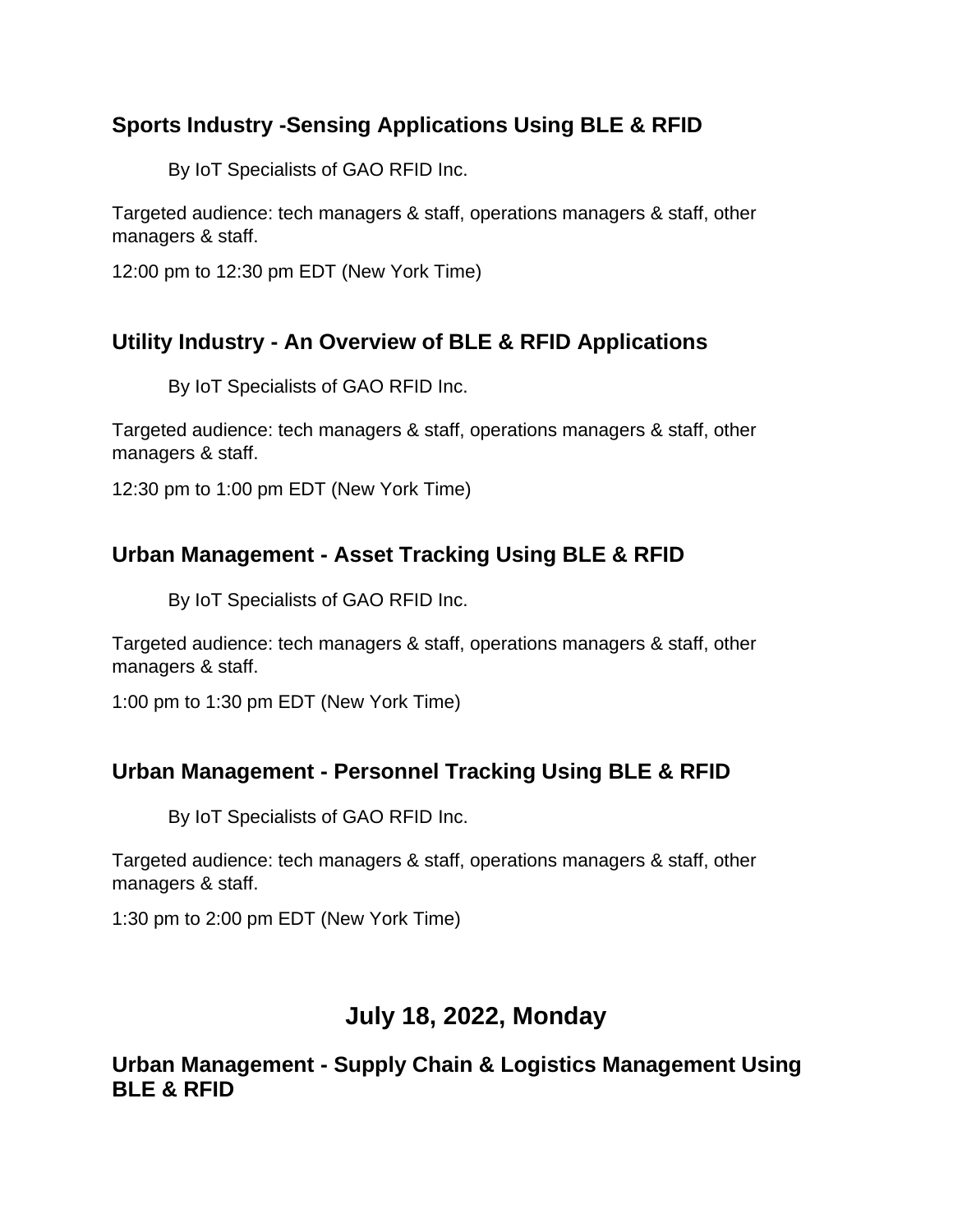By IoT Specialists of GAO RFID Inc.

Targeted audience: tech managers & staff, operations managers & staff, other managers & staff.

10:00 am to 10:30 am EDT (New York Time)

#### **Urban Management - Access Control & Parking Systems Using BLE & RFID**

By IoT Specialists of GAO RFID Inc.

Targeted audience: tech managers & staff, operations managers & staff, other managers & staff.

10:30 am to 11:00 am EDT (New York Time)

#### **Urban Management - Positioning & Navigation Using BLE**

By IoT Specialists of GAO RFID Inc.

Targeted audience: tech managers & staff, operations managers & staff, other managers & staff.

11:00 am to 11:30 am EDT (New York Time)

#### **Urban Management - Sensing Applications Using BLE & RFID**

By IoT Specialists of GAO RFID Inc.

Targeted audience: tech managers & staff, operations managers & staff, other managers & staff.

11:30 am to 12:00 pm EDT (New York Time)

#### **Waste Management - An Overview of BLE & RFID Applications**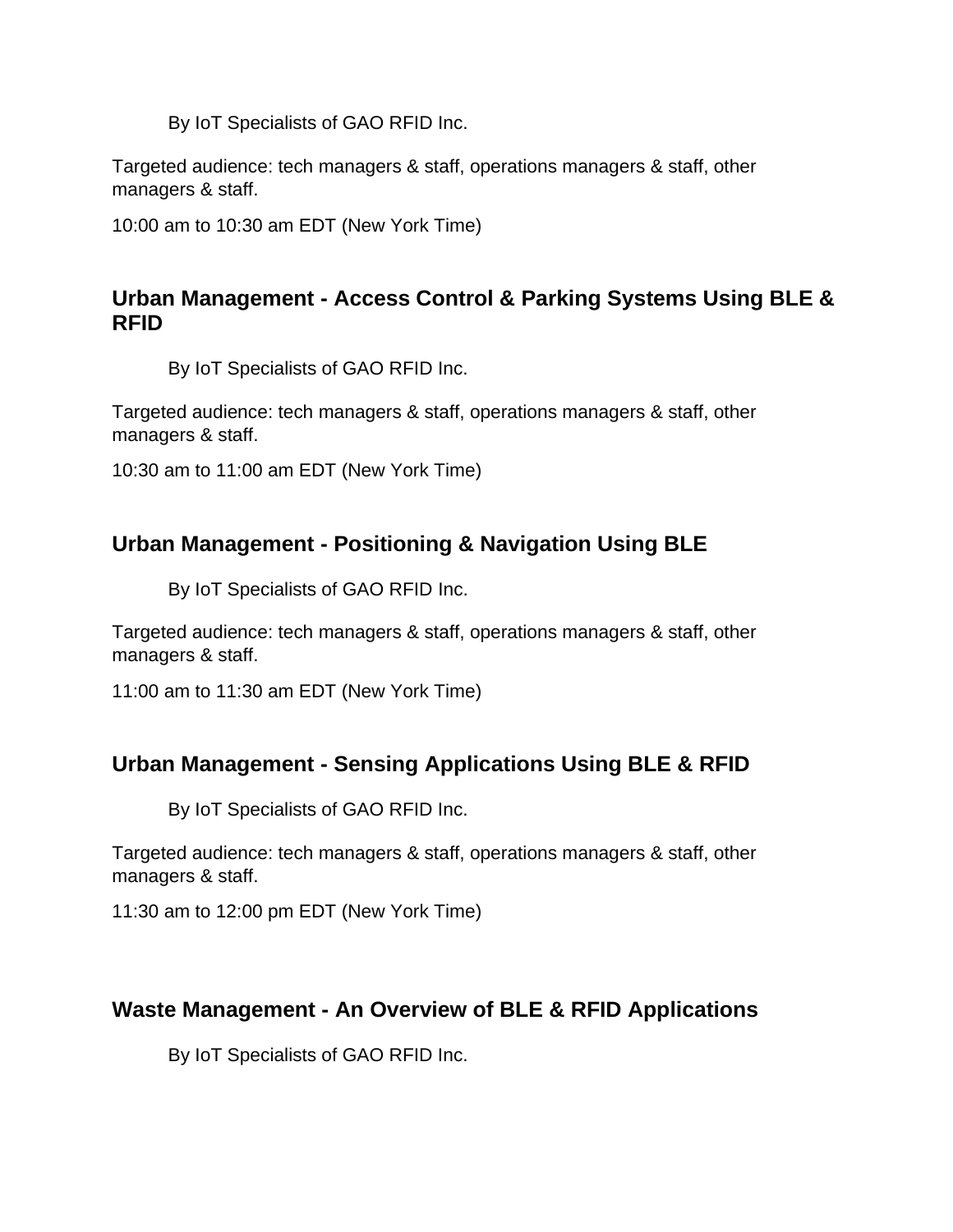12:00 pm to 12:30 pm EDT (New York Time)

# **Civil Engineering & Roads Construction - Asset Tracking Using BLE & RFID**

By IoT Specialists of GAO RFID Inc.

Targeted audience: tech managers & staff, operations managers & staff, other managers & staff.

12:30 pm to 1:00 pm EDT (New York Time)

### **Civil Engineering & Roads Construction - Personnel Tracking Using BLE & RFID**

By IoT Specialists of GAO RFID Inc.

Targeted audience: tech managers & staff, operations managers & staff, other managers & staff.

1:00 pm to 1:30 pm EDT (New York Time)

#### **Civil Engineering & Roads Construction - Supply Chain & Logistics Management Using BLE & RFID**

By IoT Specialists of GAO RFID Inc.

Targeted audience: tech managers & staff, operations managers & staff, other managers & staff.

1:30 pm to 2:00 pm EDT (New York Time)

# **July 19, 2022, Tuesday**

#### **Civil Engineering & Roads Construction - Access Control & Parking Systems Using BLE & RFID**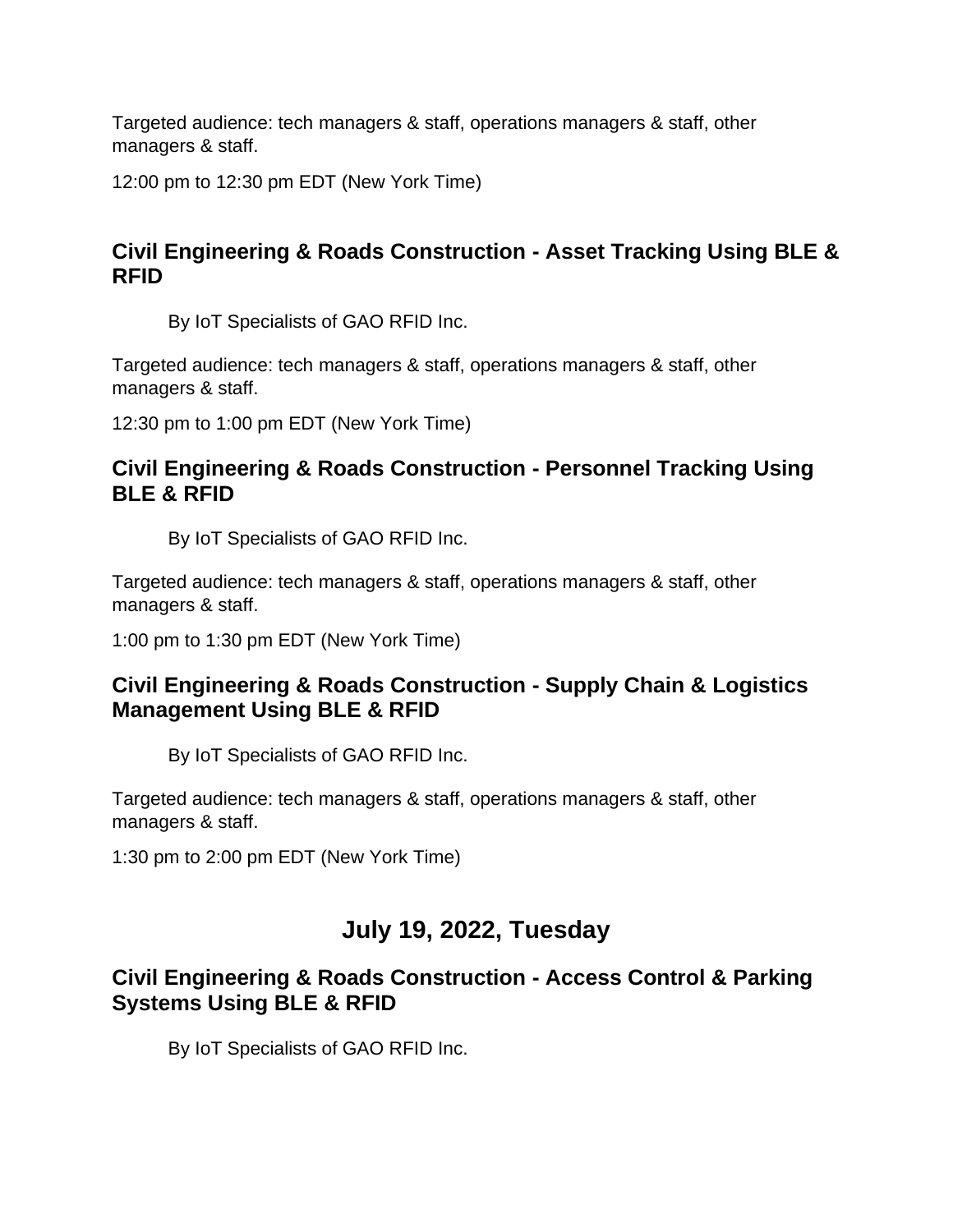10:00 am to 10:30 am EDT (New York Time)

# **Civil Engineering & Roads Construction - Positioning & Navigation Using BLE**

By IoT Specialists of GAO RFID Inc.

Targeted audience: tech managers & staff, operations managers & staff, other managers & staff.

10:30 am to 11:00 am EDT (New York Time)

#### **Civil Engineering & Roads Construction - Sensing Applications Using BLE & RFID**

By IoT Specialists of GAO RFID Inc.

Targeted audience: tech managers & staff, operations managers & staff, other managers & staff.

11:00 am to 11:30 am EDT (New York Time)

#### **Institutional & Commercial Construction - An Overview of BLE & RFID Applications**

By IoT Specialists of GAO RFID Inc.

Targeted audience: tech managers & staff, operations managers & staff, other managers & staff.

11:30 am to 12:00 pm EDT (New York Time)

#### **Defense Industry - Asset Tracking Using BLE & RFID**

By IoT Specialists of GAO RFID Inc.

Targeted audience: tech managers & staff, operations managers & staff, other managers & staff.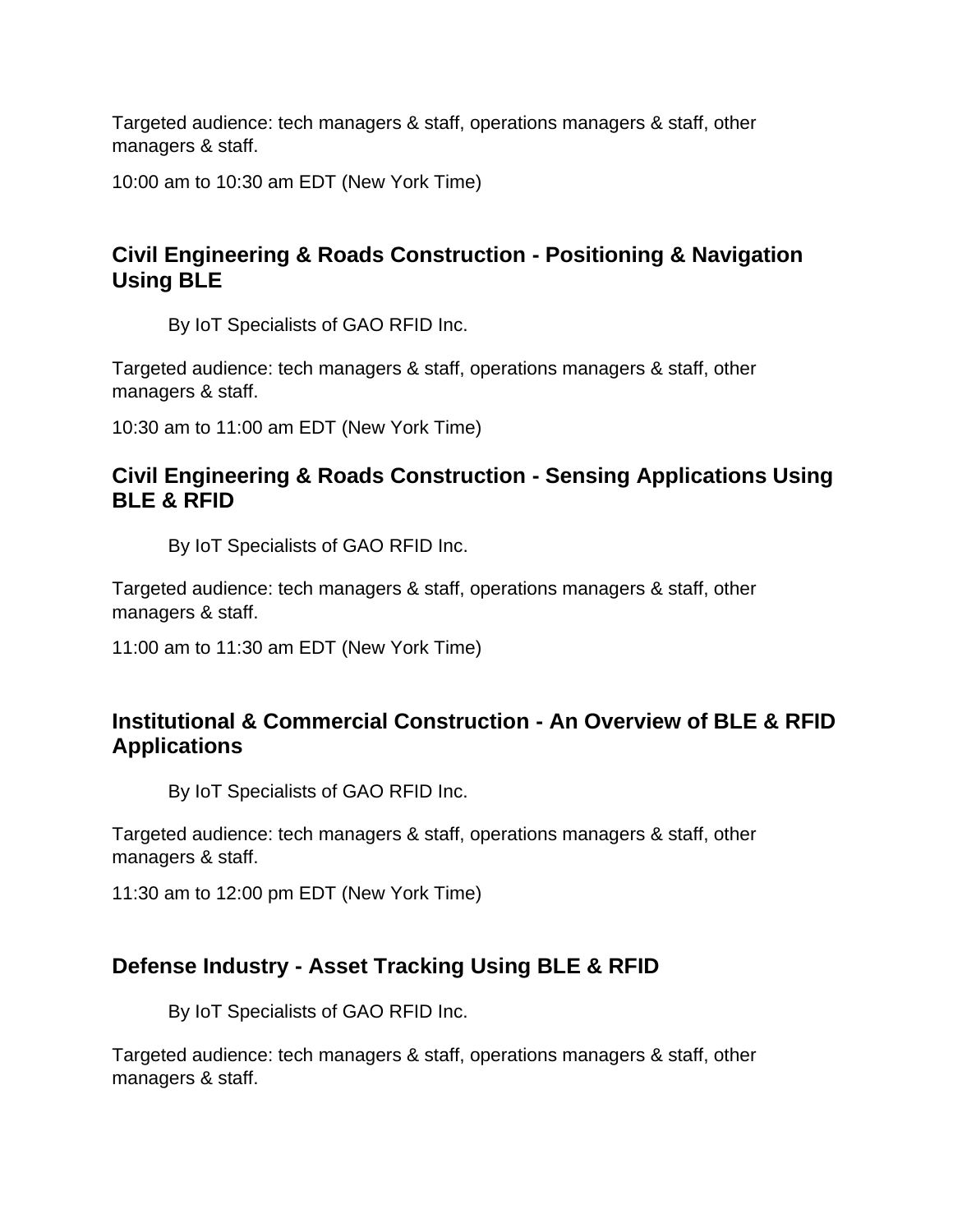12:00 pm to 12:30 pm EDT (New York Time)

#### **Defense Industry - Personnel Tracking Using BLE & RFID**

By IoT Specialists of GAO RFID Inc.

Targeted audience: tech managers & staff, operations managers & staff, other managers & staff.

12:30 pm to 1:00 pm EDT (New York Time)

#### **Defense Industry - Supply Chain & Logistics Management Using BLE & RFID**

By IoT Specialists of GAO RFID Inc.

Targeted audience: tech managers & staff, operations managers & staff, other managers & staff.

1:00 pm to 1:30 pm EDT (New York Time)

#### **Defense Industry - Access Control & Parking Systems Using BLE & RFID**

By IoT Specialists of GAO RFID Inc.

Targeted audience: tech managers & staff, operations managers & staff, other managers & staff.

1:30 pm to 2:00 pm EDT (New York Time)

# **July 20, 2022, Wednesday**

#### **Defense Industry - Positioning & Navigation Using BLE**

By IoT Specialists of GAO RFID Inc.

Targeted audience: tech managers & staff, operations managers & staff, other managers & staff.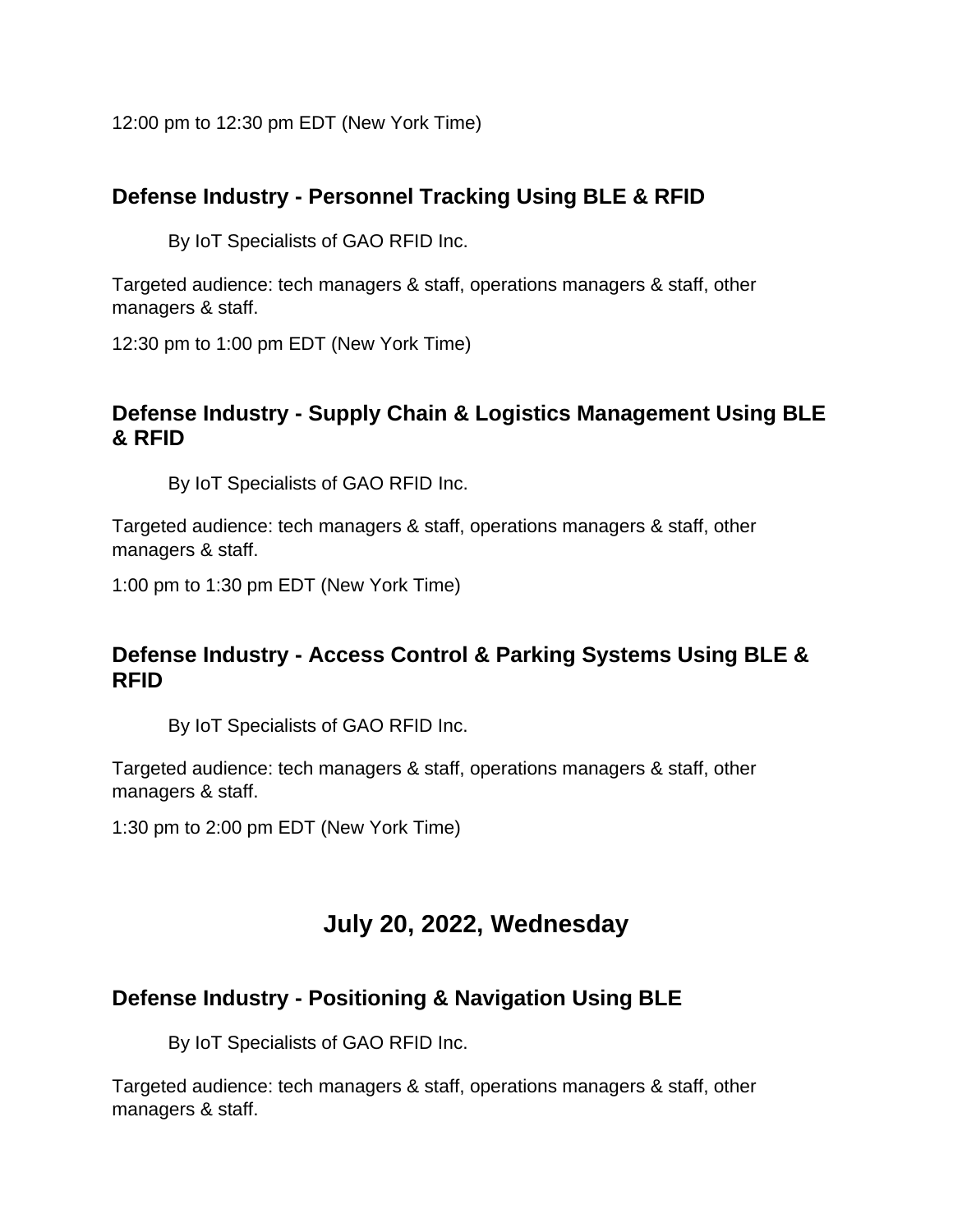10:00 am to 10:30 am EDT (New York Time)

# **Defense Industry -Sensing Applications Using BLE & RFID**

By IoT Specialists of GAO RFID Inc.

Targeted audience: tech managers & staff, operations managers & staff, other managers & staff.

10:30 am to 11:00 am EDT (New York Time)

#### **IT & Communications Industry - An Overview of BLE & RFID Applications**

By IoT Specialists of GAO RFID Inc.

Targeted audience: tech managers & staff, operations managers & staff, other managers & staff.

11:00 am to 11:30 am EDT (New York Time)

#### **Residential Construction - Asset Tracking Using BLE & RFID**

By IoT Specialists of GAO RFID Inc.

Targeted audience: tech managers & staff, operations managers & staff, other managers & staff.

11:30 am to 12:00 pm EDT (New York Time)

#### **Residential Construction - Personnel Tracking Using BLE & RFID**

By IoT Specialists of GAO RFID Inc.

Targeted audience: tech managers & staff, operations managers & staff, other managers & staff.

12:00 pm to 12:30 pm EDT (New York Time)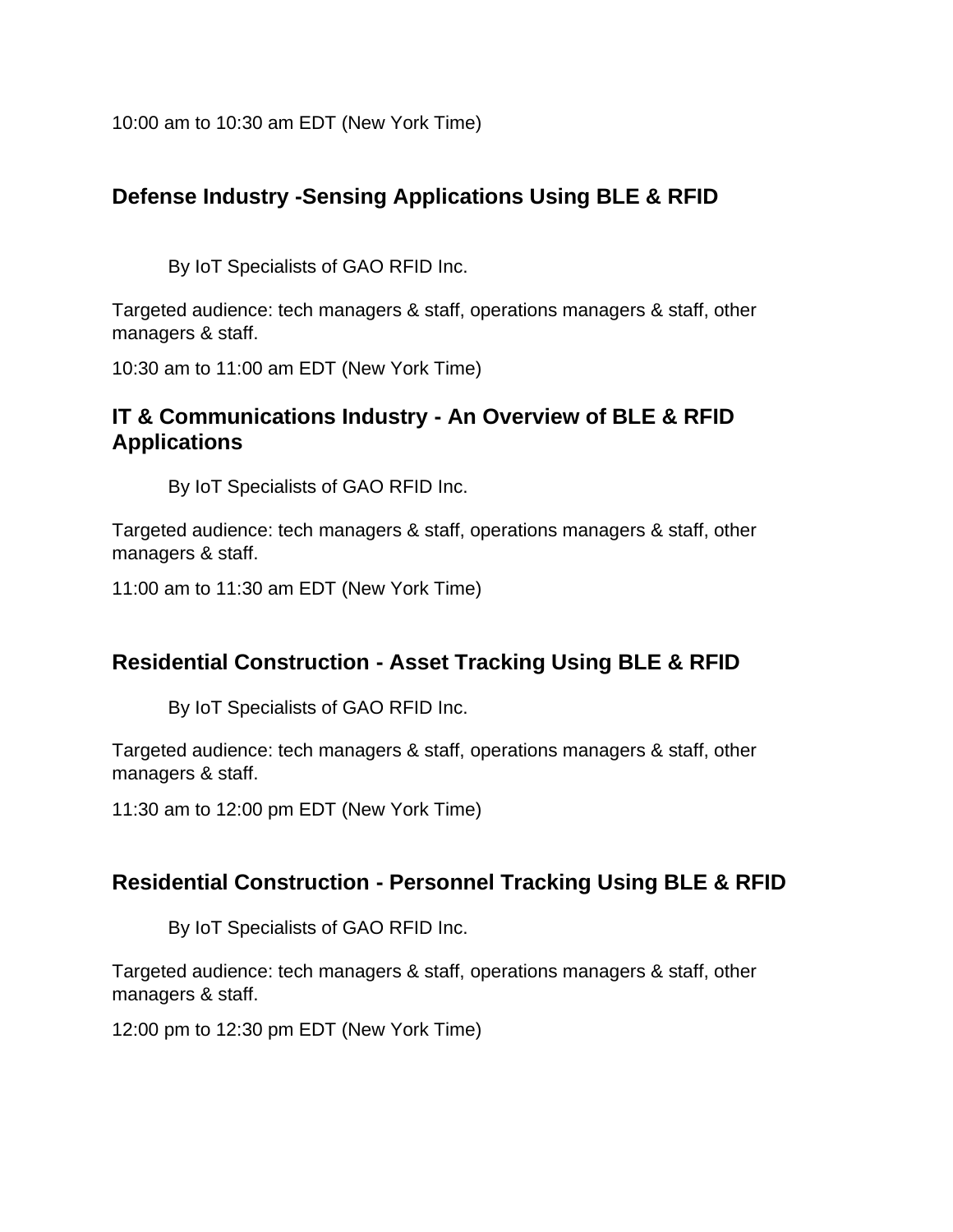#### **Residential Construction - Supply Chain & Logistics Management Using BLE & RFID**

By IoT Specialists of GAO RFID Inc.

Targeted audience: tech managers & staff, operations managers & staff, other managers & staff.

12:30 pm to 1:00 pm EDT (New York Time)

#### **Residential Construction - Access Control & Parking Systems Using BLE & RFID**

By IoT Specialists of GAO RFID Inc.

Targeted audience: tech managers & staff, operations managers & staff, other managers & staff.

1:00 pm to 1:30 pm EDT (New York Time)

#### **Residential Construction - Positioning & Navigation Using BLE**

By IoT Specialists of GAO RFID Inc.

Targeted audience: tech managers & staff, operations managers & staff, other managers & staff.

1:30 pm to 2:00 pm EDT (New York Time)

# **July 21, 2022, Thursday**

# **Residential Construction - Sensing Applications Using BLE & RFID**

By IoT Specialists of GAO RFID Inc.

Targeted audience: tech managers & staff, operations managers & staff, other managers & staff.

10:00 am to 10:30 am EDT (New York Time)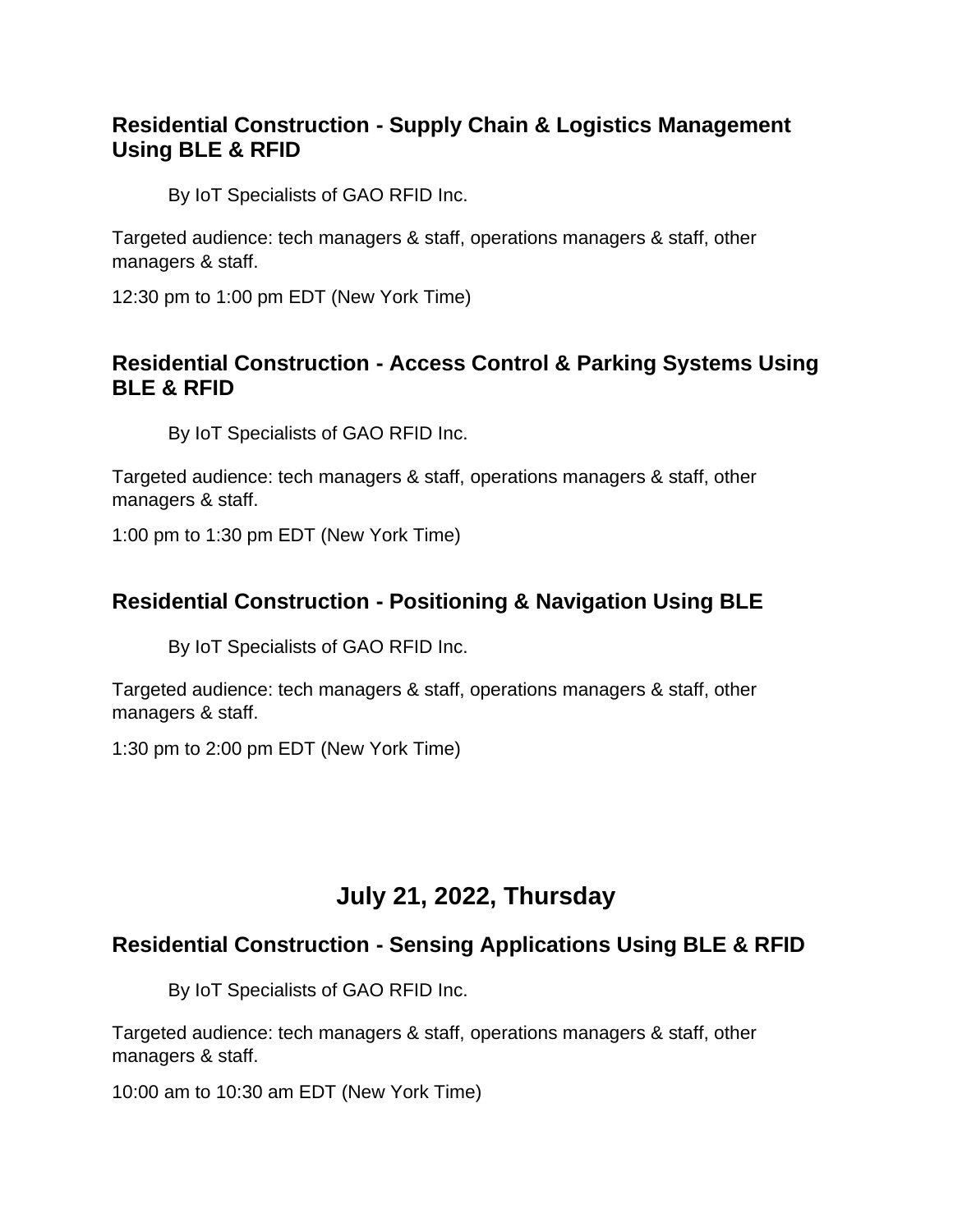### **Food Manufacturing - An Overview of BLE & RFID Applications**

By IoT Specialists of GAO RFID Inc.

Targeted audience: tech managers & staff, operations managers & staff, other managers & staff.

10:30 am to 11:00 am EDT (New York Time)

#### **Pig Farming - Asset Tracking Using BLE & RFID**

By IoT Specialists of GAO RFID Inc.

Targeted audience: tech managers & staff, operations managers & staff, other managers & staff.

11:00 am to 11:30 am EDT (New York Time)

#### **Pig Farming - Personnel Tracking Using BLE & RFID**

By IoT Specialists of GAO RFID Inc.

Targeted audience: tech managers & staff, operations managers & staff, other managers & staff.

11:30 am to 12:00 pm EDT (New York Time)

#### **Pig Farming - Supply Chain & Logistics Management Using BLE & RFID**

By IoT Specialists of GAO RFID Inc.

Targeted audience: tech managers & staff, operations managers & staff, other managers & staff.

12:00 pm to 12:30 pm EDT (New York Time)

#### **Pig Farming - Access Control & Parking Systems Using BLE & RFID**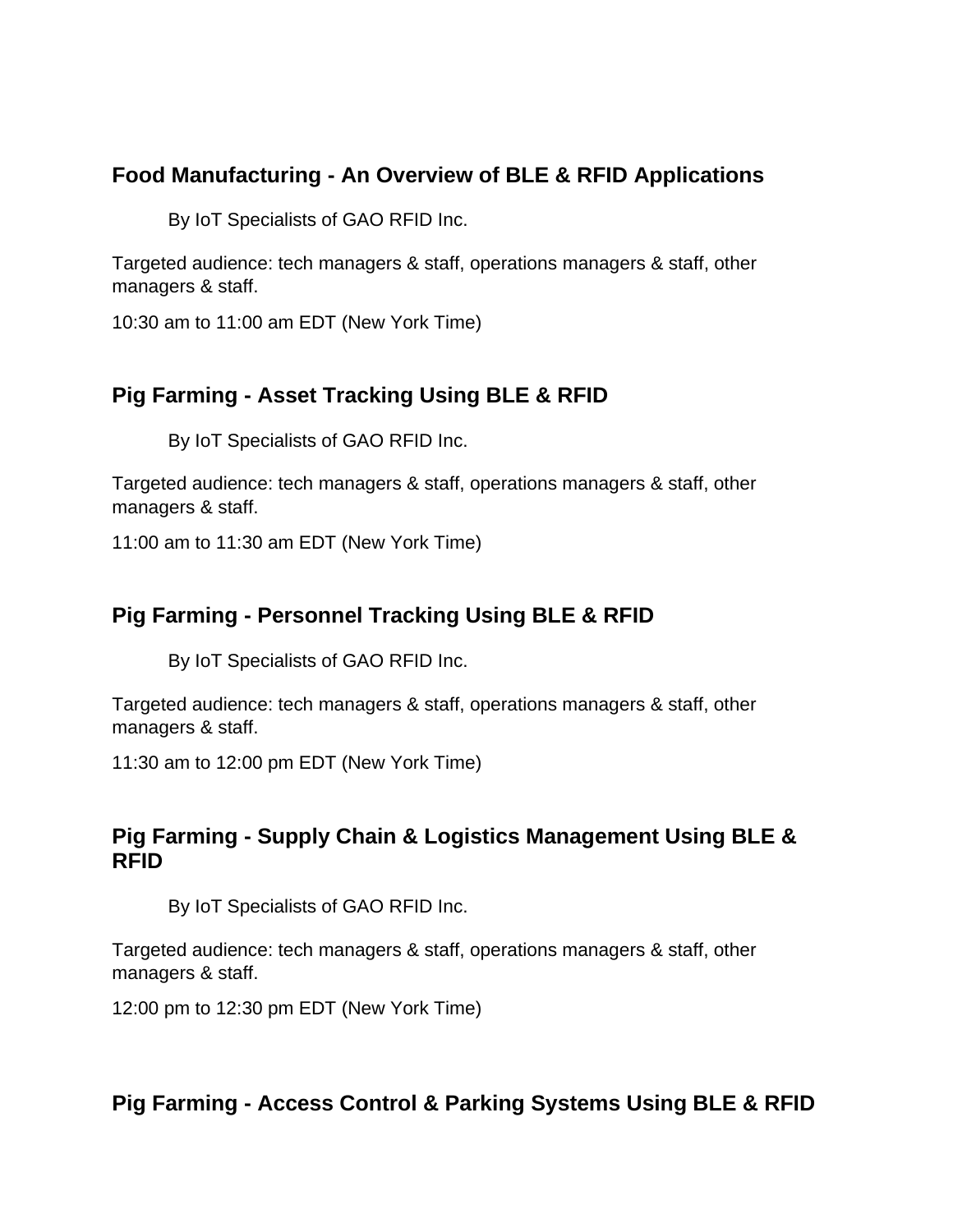By IoT Specialists of GAO RFID Inc.

Targeted audience: tech managers & staff, operations managers & staff, other managers & staff.

12:30 pm to 1:00 pm EDT (New York Time)

### **Pig Farming - Positioning & Navigation Using BLE**

By IoT Specialists of GAO RFID Inc.

Targeted audience: tech managers & staff, operations managers & staff, other managers & staff.

1:00 pm to 1:30 pm EDT (New York Time)

# **Pig Farming - Sensing Applications Using BLE & RFID**

By IoT Specialists of GAO RFID Inc.

Targeted audience: tech managers & staff, operations managers & staff, other managers & staff.

1:30 pm to 2:00 pm EDT (New York Time)

# **July 22, 2022, Friday**

#### **Education, Banking & Government Institutions - An Overview of BLE & RFID Applications i**

By IoT Specialists of GAO RFID Inc.

Targeted audience: tech managers & staff, operations managers & staff, other managers & staff.

10:00 am to 10:30 am EDT (New York Time)

# **Cow Farming - Asset Tracking Using BLE & RFID**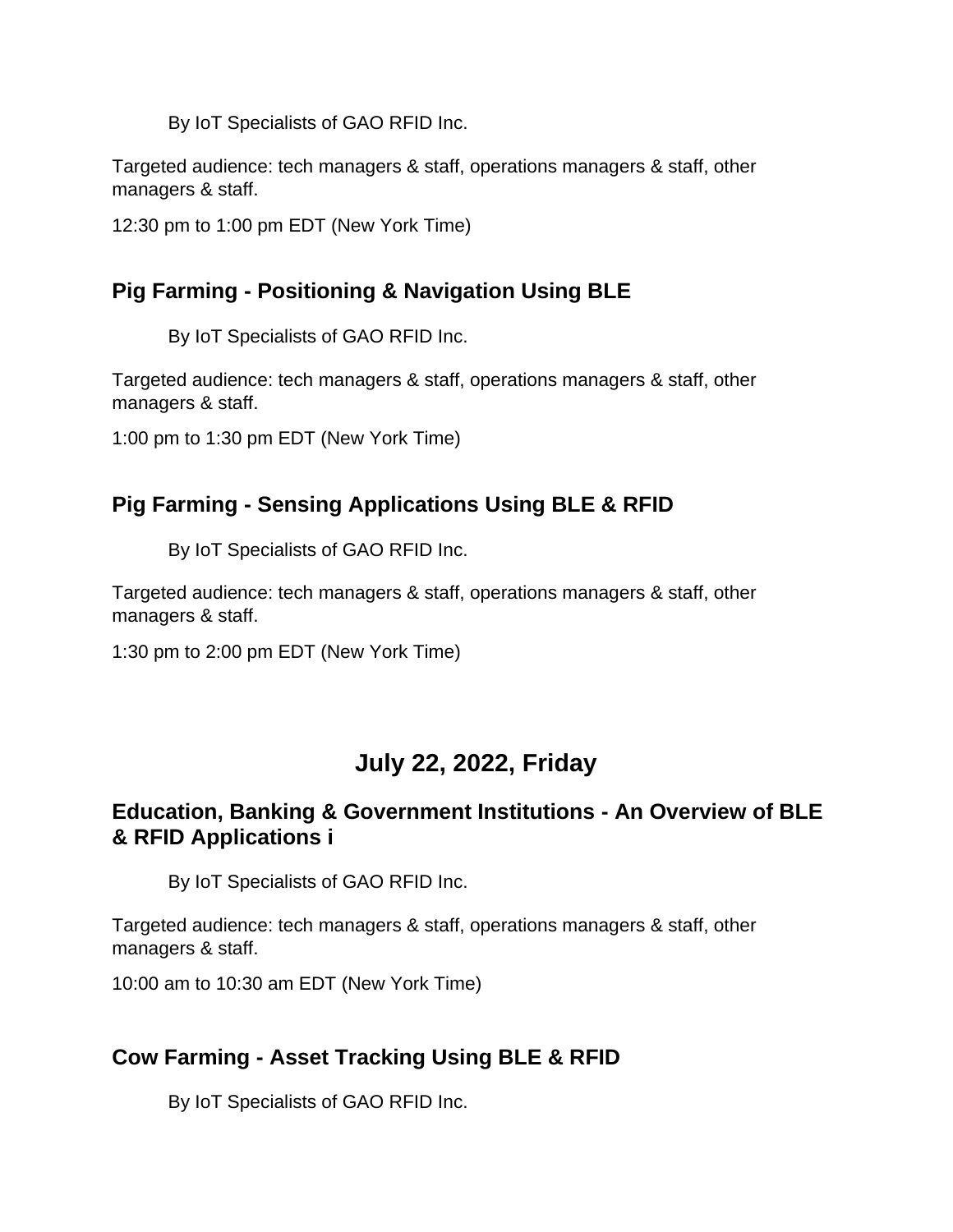10:30 am to 11:00 am EDT (New York Time)

# **Cow Farming - Personnel Tracking Using BLE & RFID**

By IoT Specialists of GAO RFID Inc.

Targeted audience: tech managers & staff, operations managers & staff, other managers & staff.

11:00 am to 11:30 am EDT (New York Time)

#### **Cow Farming - Supply Chain & Logistics Management Using BLE & RFID**

By IoT Specialists of GAO RFID Inc.

Targeted audience: tech managers & staff, operations managers & staff, other managers & staff.

11:30 am to 12:00 pm EDT (New York Time)

#### **Cow Farming - Access Control & Parking Systems Using BLE & RFID**

By IoT Specialists of GAO RFID Inc.

Targeted audience: tech managers & staff, operations managers & staff, other managers & staff.

12:00 pm to 12:30 pm EDT (New York Time)

#### **Cow Farming - Positioning & Navigation Using BLE**

By IoT Specialists of GAO RFID Inc.

Targeted audience: tech managers & staff, operations managers & staff, other managers & staff.

12:30 pm to 1:00 pm EDT (New York Time)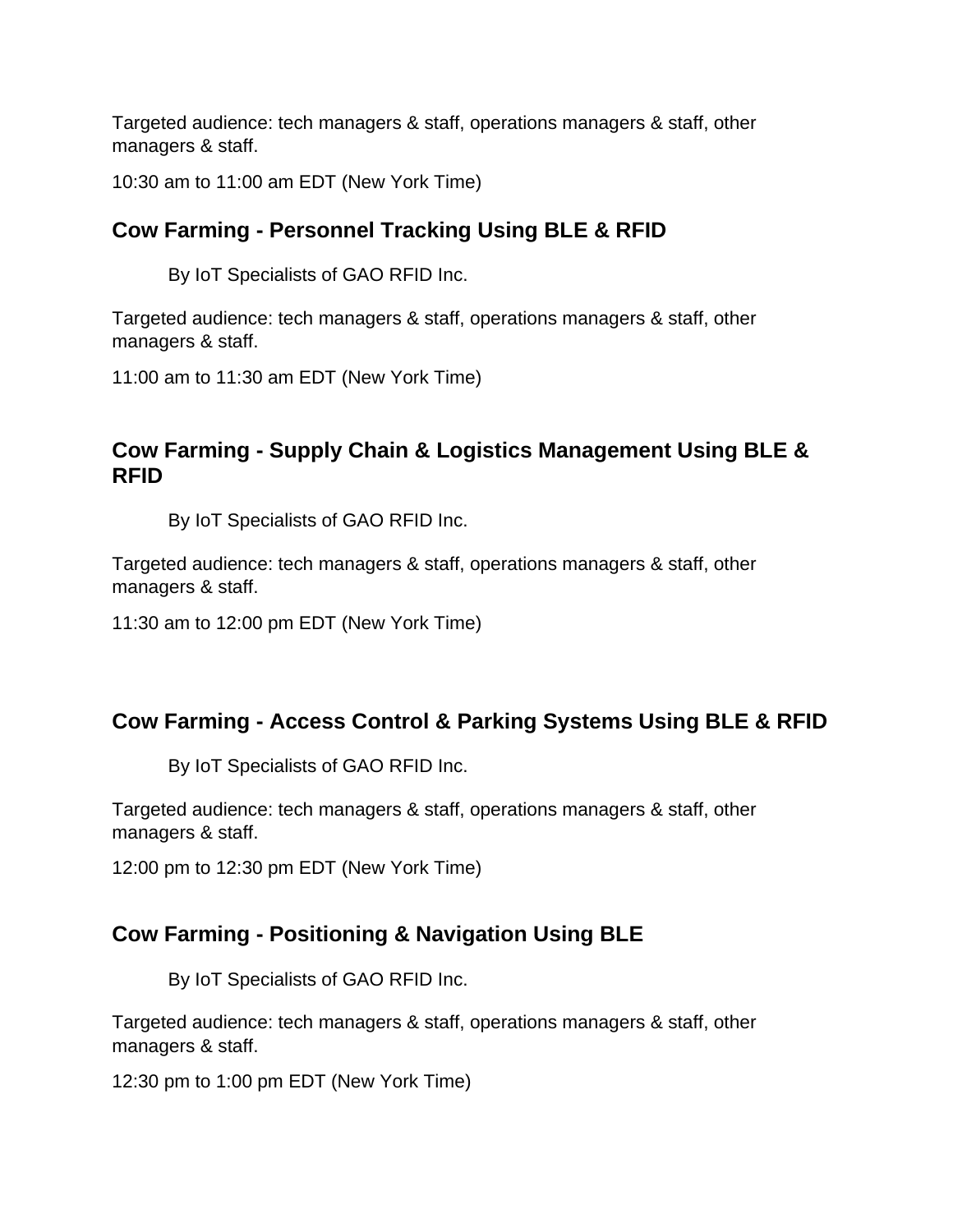# **Cow Farming - Sensing Applications Using BLE & RFID**

By IoT Specialists of GAO RFID Inc.

Targeted audience: tech managers & staff, operations managers & staff, other managers & staff.

1:00 pm to 1:30 pm EDT (New York Time)

#### **Entertainment Industry - An Overview of BLE & RFID Applications**

By IoT Specialists of GAO RFID Inc.

Targeted audience: tech managers & staff, operations managers & staff, other managers & staff.

1:30 pm to 2:00 pm EDT (New York Time)

# **July 25, 2022, Monday**

#### **Manufacturing - Asset Tracking Using BLE & RFID**

By IoT Specialists of GAO RFID Inc.

Targeted audience: tech managers & staff, operations managers & staff, other managers & staff.

10:00 am to 10:30 am EDT (New York Time)

#### **Manufacturing - Personnel Tracking Using BLE & RFID**

By IoT Specialists of GAO RFID Inc.

Targeted audience: tech managers & staff, operations managers & staff, other managers & staff.

10:30 am to 11:00 am EDT (New York Time)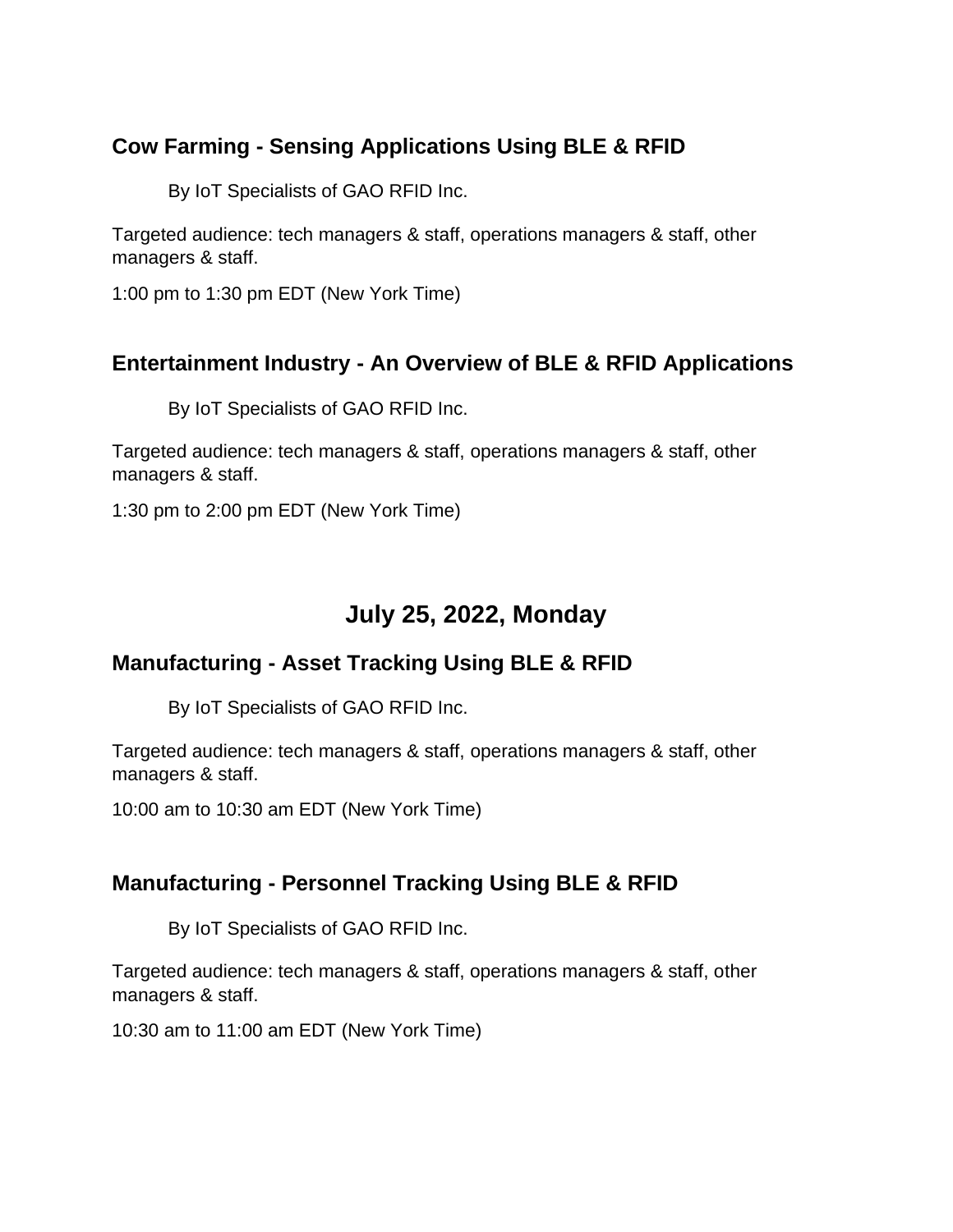#### **Manufacturing - Supply Chain & Logistics Management Using BLE & RFID**

By IoT Specialists of GAO RFID Inc.

Targeted audience: tech managers & staff, operations managers & staff, other managers & staff.

11:00 am to 11:30 am EDT (New York Time)

#### **Manufacturing - Access Control & Parking Systems Using BLE & RFID**

By IoT Specialists of GAO RFID Inc.

Targeted audience: tech managers & staff, operations managers & staff, other managers & staff.

11:30 am to 12:00 pm EDT (New York Time)

#### **Manufacturing - Positioning & Navigation Using BLE**

By IoT Specialists of GAO RFID Inc.

Targeted audience: tech managers & staff, operations managers & staff, other managers & staff.

12:00 pm to 12:30 pm EDT (New York Time)

#### **Manufacturing - Sensing Applications Using BLE & RFID**

By IoT Specialists of GAO RFID Inc.

Targeted audience: tech managers & staff, operations managers & staff, other managers & staff.

12:30 pm to 1:00 pm EDT (New York Time)

#### **Tourism Industry - An Overview of BLE & RFID Applications**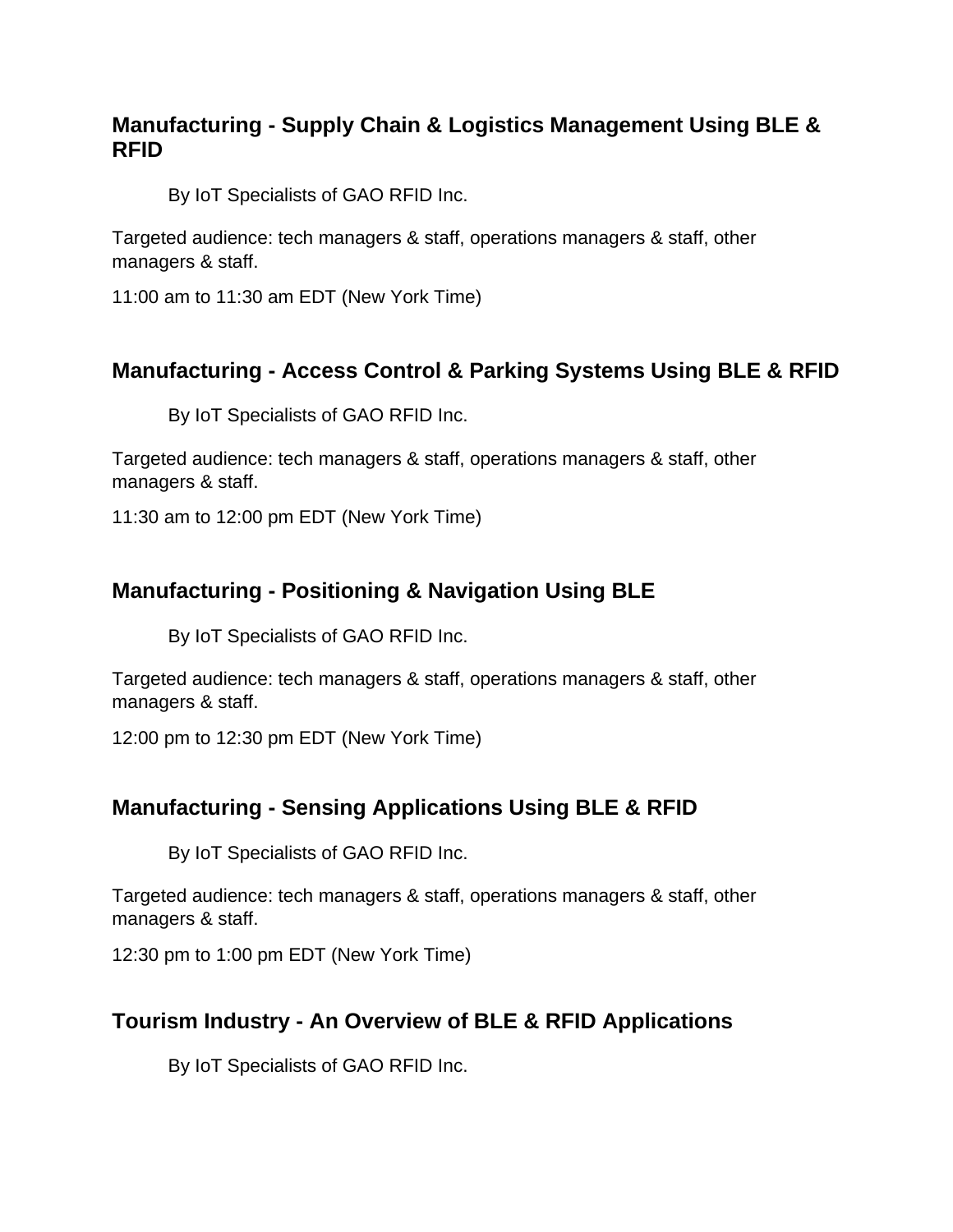1:00 pm to 1:30 pm EDT (New York Time)

# **Agriculture - Asset Tracking Using BLE & RFID**

By IoT Specialists of GAO RFID Inc.

Targeted audience: tech managers & staff, operations managers & staff, other managers & staff.

1:30 pm to 2:00 pm EDT (New York Time)

# **July 26, 2022, Tuesday**

# **Agriculture - Personnel Tracking Using BLE & RFID**

By IoT Specialists of GAO RFID Inc.

Targeted audience: tech managers & staff, operations managers & staff, other managers & staff.

10:00 am to 10:30 am EDT (New York Time)

#### **Agriculture - Supply Chain & Logistics Management Using BLE & RFID**

By IoT Specialists of GAO RFID Inc.

Targeted audience: tech managers & staff, operations managers & staff, other managers & staff.

10:30 am to 11:00 am EDT (New York Time)

#### **Agriculture - Access Control & Parking Systems Using BLE & RFID**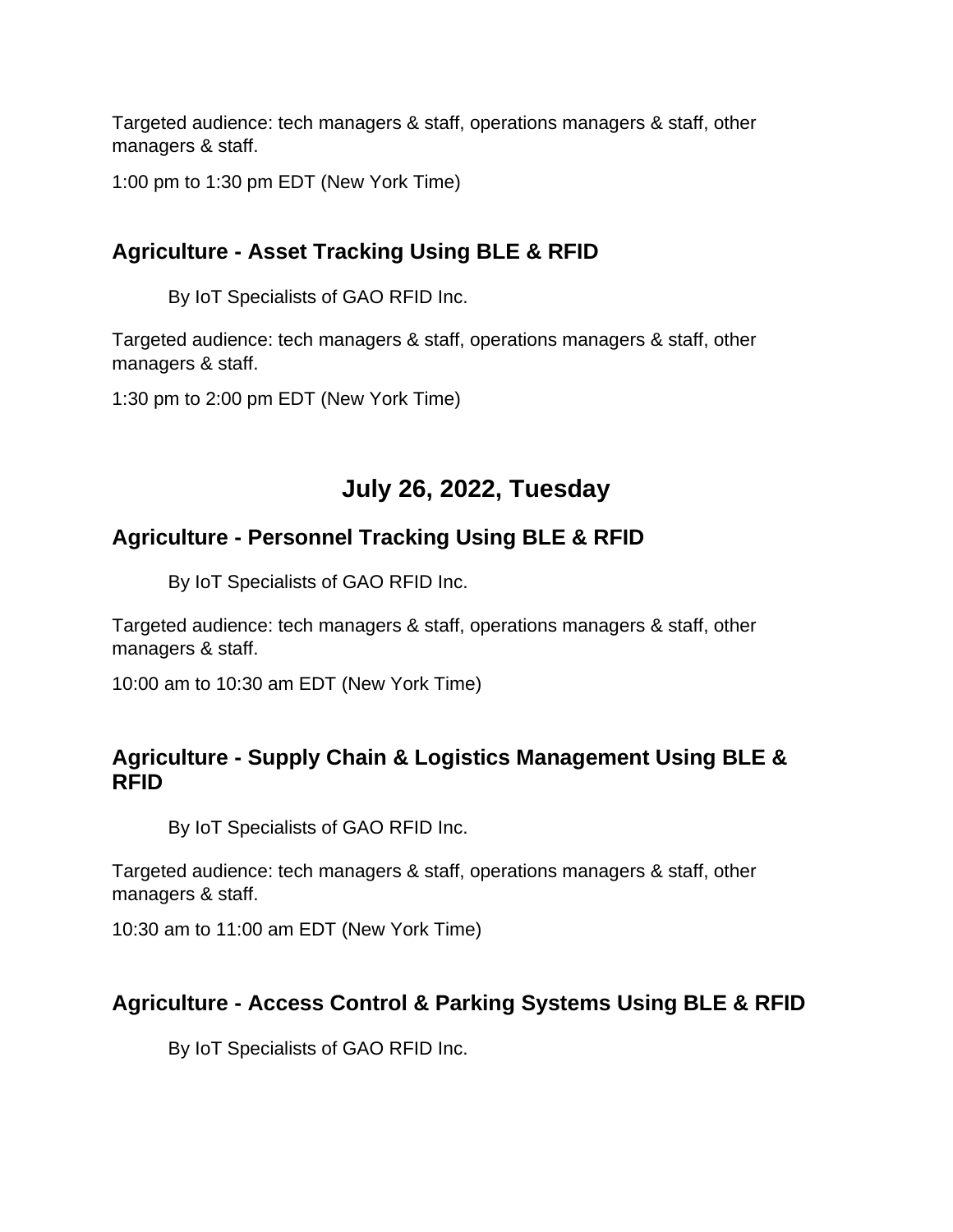11:00 am to 11:30 am EDT (New York Time)

# **Agriculture - Positioning & Navigation Using BLE**

By IoT Specialists of GAO RFID Inc.

Targeted audience: tech managers & staff, operations managers & staff, other managers & staff.

11:30 am to 12:00 pm EDT (New York Time)

#### **Agriculture - Sensing Applications Using BLE & RFID**

By IoT Specialists of GAO RFID Inc.

Targeted audience: tech managers & staff, operations managers & staff, other managers & staff.

12:00 pm to 12:30 pm EDT (New York Time)

#### **Culture Industry - An Overview of BLE & RFID Applications**

By IoT Specialists of GAO RFID Inc.

Targeted audience: tech managers & staff, operations managers & staff, other managers & staff.

12:30 pm to 1:00 pm EDT (New York Time)

#### **Education, Banking & Government Institutions - Asset Tracking Using BLE & RFID**

By IoT Specialists of GAO RFID Inc.

Targeted audience: tech managers & staff, operations managers & staff, other managers & staff.

1:00 pm to 1:30 pm EDT (New York Time)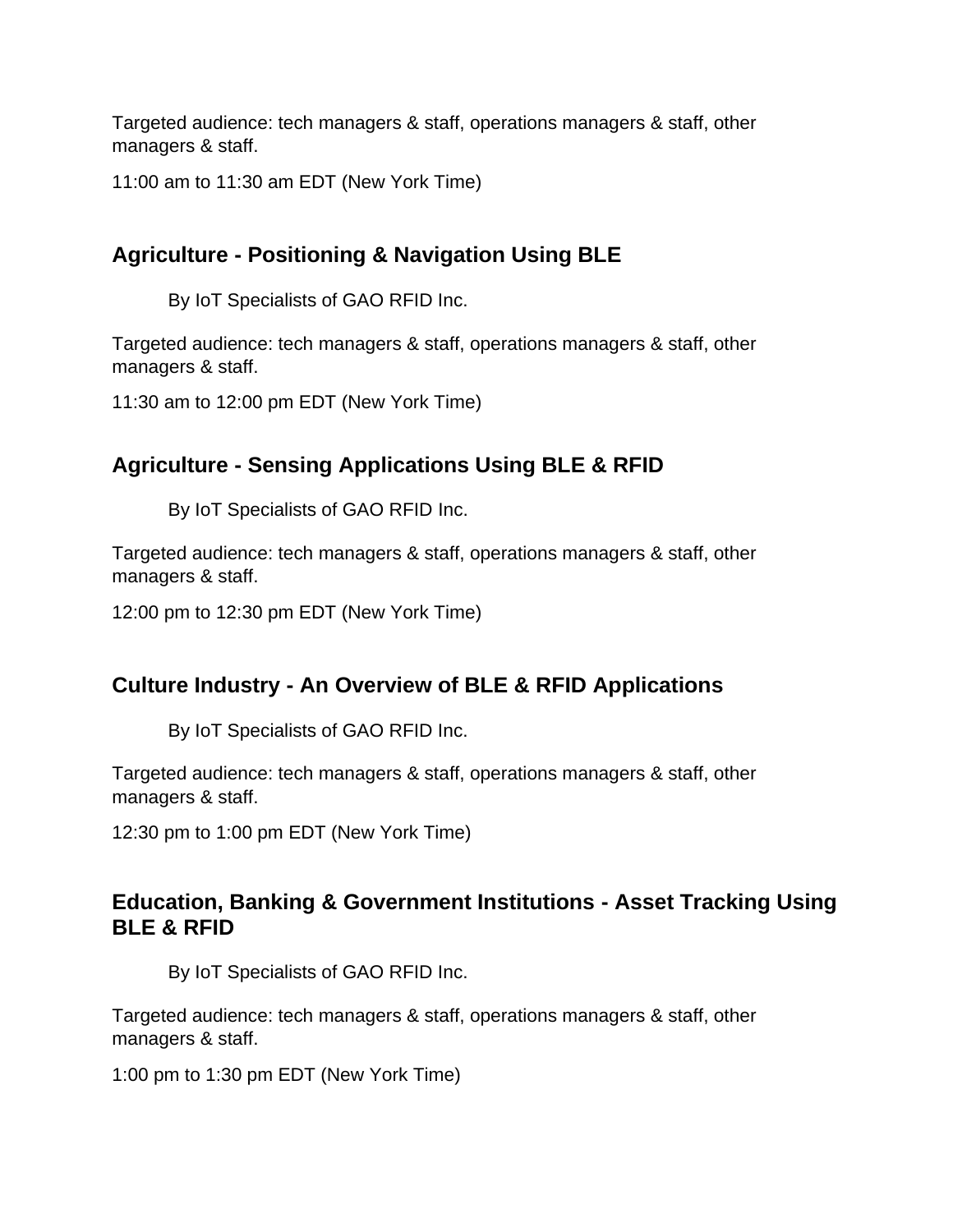#### **Education, Banking & Government Institutions - Personnel Tracking Using BLE & RFID**

By IoT Specialists of GAO RFID Inc.

Targeted audience: tech managers & staff, operations managers & staff, other managers & staff.

1:30 pm to 2:00 pm EDT (New York Time)

# **July 27, 2022, Wednesday**

#### **Education, Banking & Government Institutions - Supply Chain & Logistics Management Using BLE & RFID**

By IoT Specialists of GAO RFID Inc.

Targeted audience: tech managers & staff, operations managers & staff, other managers & staff.

10:00 am to 10:30 am EDT (New York Time)

#### **Education, Banking & Government Institutions - Access Control & Parking Systems Using BLE & RFID**

By IoT Specialists of GAO RFID Inc.

Targeted audience: tech managers & staff, operations managers & staff, other managers & staff.

10:30 am to 11:00 am EDT (New York Time)

#### **Education, Banking & Government Institutions - Positioning & Navigation Using BLE**

By IoT Specialists of GAO RFID Inc.

Targeted audience: tech managers & staff, operations managers & staff, other managers & staff.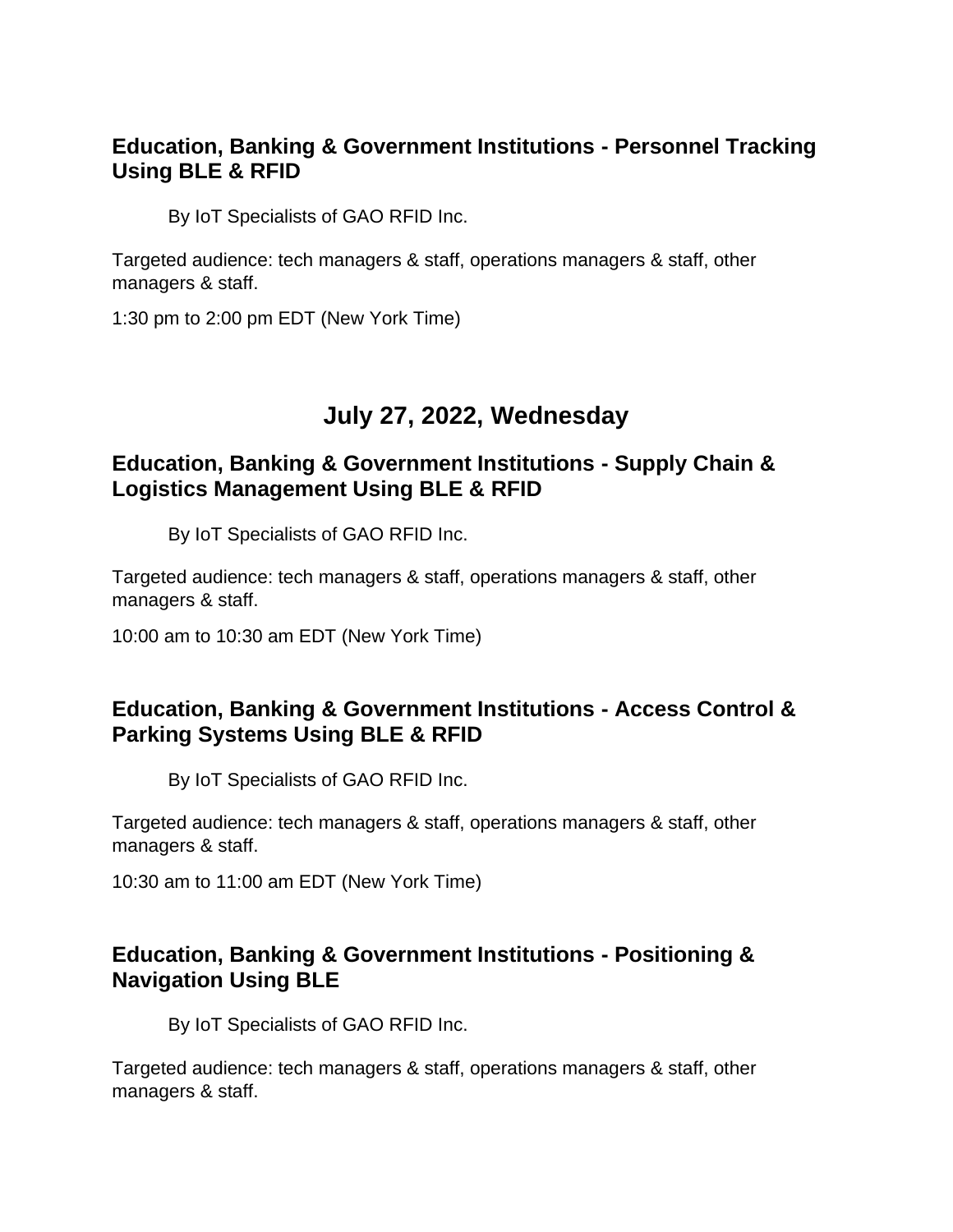11:00 am to 11:30 am EDT (New York Time)

#### **Education, Banking & Government Institutions -Sensing Applications Using BLE & RFID**

By IoT Specialists of GAO RFID Inc.

Targeted audience: tech managers & staff, operations managers & staff, other managers & staff.

11:30 am to 12:00 pm EDT (New York Time)

#### **Sports Industry - An Overview of BLE & RFID Applications**

By IoT Specialists of GAO RFID Inc.

Targeted audience: tech managers & staff, operations managers & staff, other managers & staff.

12:00 pm to 12:30 pm EDT (New York Time)

#### **Institutional & Commercial Construction - Asset Tracking Using BLE & RFID**

By IoT Specialists of GAO RFID Inc.

Targeted audience: tech managers & staff, operations managers & staff, other managers & staff.

12:30 pm to 1:00 pm EDT (New York Time)

#### **Institutional & Commercial Construction - Personnel Tracking Using BLE & RFID**

By IoT Specialists of GAO RFID Inc.

Targeted audience: tech managers & staff, operations managers & staff, other managers & staff.

1:00 pm to 1:30 pm EDT (New York Time)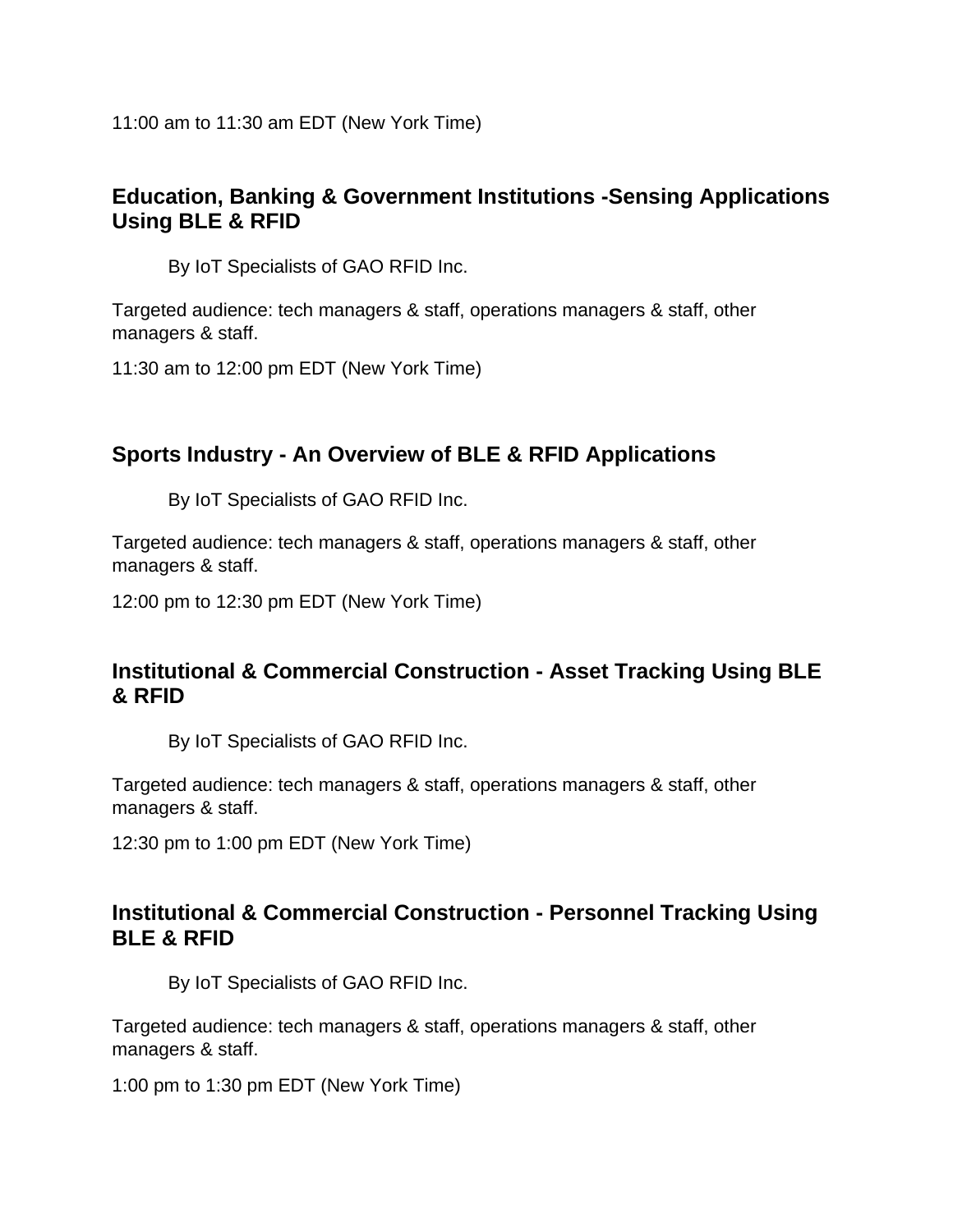#### **Institutional & Commercial Construction - Supply Chain & Logistics Management Using BLE & RFID**

By IoT Specialists of GAO RFID Inc.

Targeted audience: tech managers & staff, operations managers & staff, other managers & staff.

1:30 pm to 2:00 pm EDT (New York Time)

# **July 28, 2022, Thursday**

#### **Institutional & Commercial Construction - Access Control & Parking Systems Using BLE & RFID**

By IoT Specialists of GAO RFID Inc.

Targeted audience: tech managers & staff, operations managers & staff, other managers & staff.

10:00 am to 10:30 am EDT (New York Time)

#### **Institutional & Commercial Construction - Positioning & Navigation Using BLE**

By IoT Specialists of GAO RFID Inc.

Targeted audience: tech managers & staff, operations managers & staff, other managers & staff.

10:30 am to 11:00 am EDT (New York Time)

#### **Institutional & Commercial Construction - Sensing Applications Using BLE & RFID**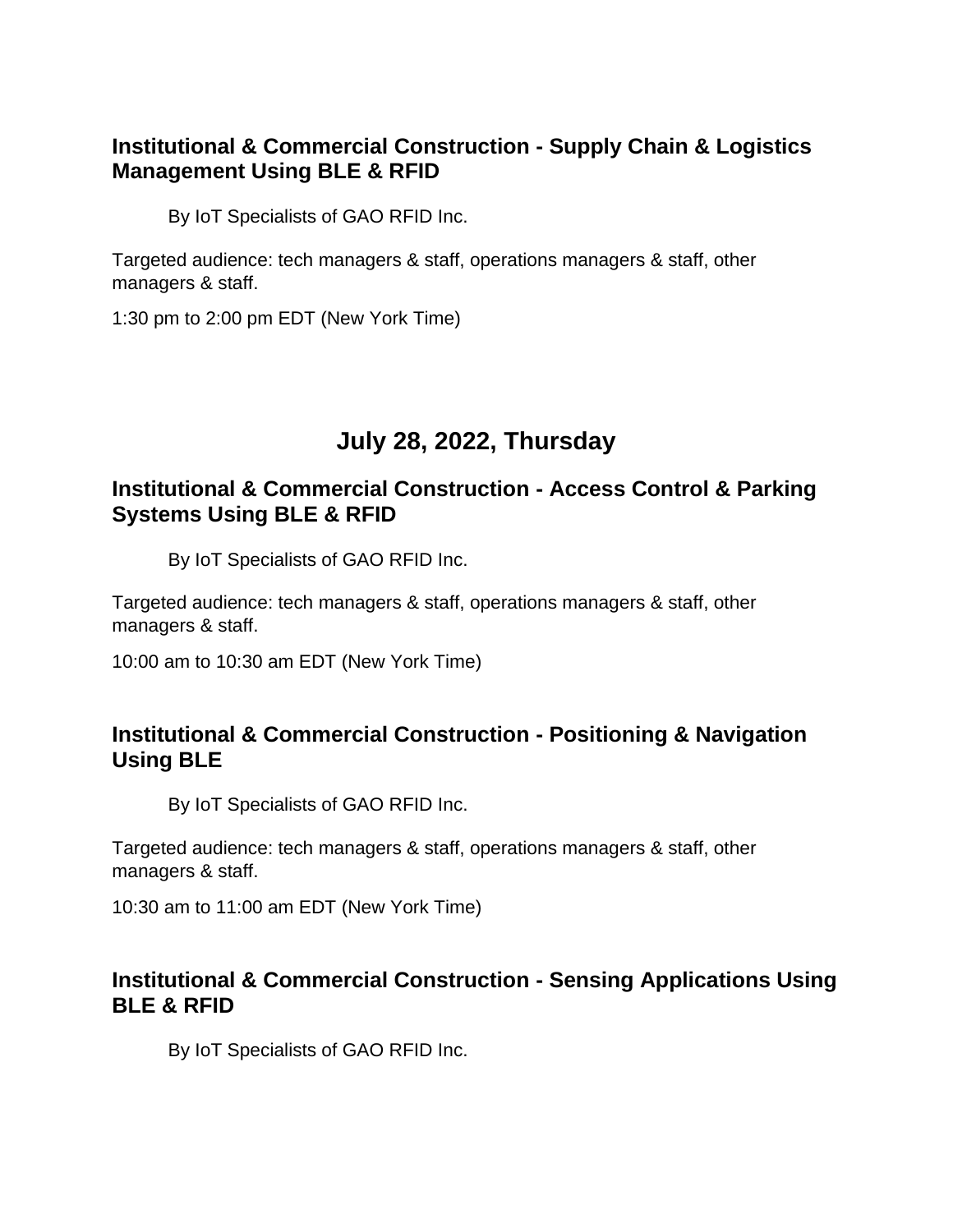11:00 am to 11:30 am EDT (New York Time)

# **Casinos & Gaming Industry - An Overview of BLE & RFID Applications**

By IoT Specialists of GAO RFID Inc.

Targeted audience: tech managers & staff, operations managers & staff, other managers & staff.

11:30 am to 12:00 pm EDT (New York Time)

#### **Entertainment Industry - Asset Tracking Using BLE & RFID**

By IoT Specialists of GAO RFID Inc.

Targeted audience: tech managers & staff, operations managers & staff, other managers & staff.

12:00 pm to 12:30 pm EDT (New York Time)

#### **Entertainment Industry - Personnel Tracking Using BLE & RFID**

By IoT Specialists of GAO RFID Inc.

Targeted audience: tech managers & staff, operations managers & staff, other managers & staff.

12:30 pm to 1:00 pm EDT (New York Time)

#### **Entertainment Industry - Supply Chain & Logistics Management Using BLE & RFID**

By IoT Specialists of GAO RFID Inc.

Targeted audience: tech managers & staff, operations managers & staff, other managers & staff.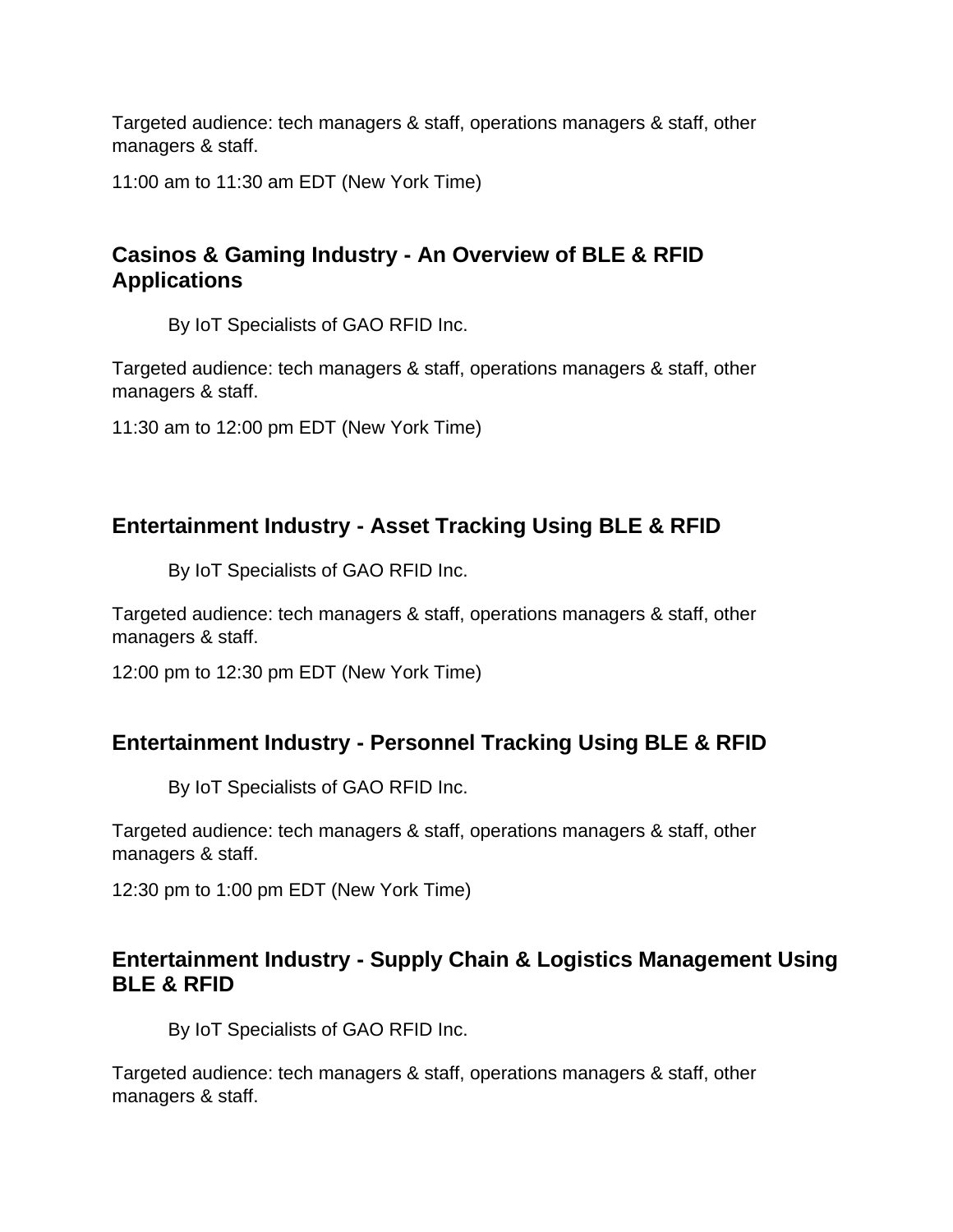1:00 pm to 1:30 pm EDT (New York Time)

#### **Entertainment Industry - Access Control & Parking Systems Using BLE & RFID**

By IoT Specialists of GAO RFID Inc.

Targeted audience: tech managers & staff, operations managers & staff, other managers & staff.

1:30 pm to 2:00 pm EDT (New York Time)

# **July 29, 2022, Friday**

# **Entertainment Industry - Positioning & Navigation Using BLE**

By IoT Specialists of GAO RFID Inc.

Targeted audience: tech managers & staff, operations managers & staff, other managers & staff.

10:00 am to 10:30 am EDT (New York Time)

#### **Entertainment Industry - Sensing Applications Using BLE & RFID**

By IoT Specialists of GAO RFID Inc.

Targeted audience: tech managers & staff, operations managers & staff, other managers & staff.

10:30 am to 11:00 am EDT (New York Time)

# **Auto Parts Manufacturing - Asset Tracking Using BLE & RFID**

By IoT Specialists of GAO RFID Inc.

Targeted audience: tech managers & staff, operations managers & staff, other managers & staff.

11:00 am to 11:30 am EDT (New York Time)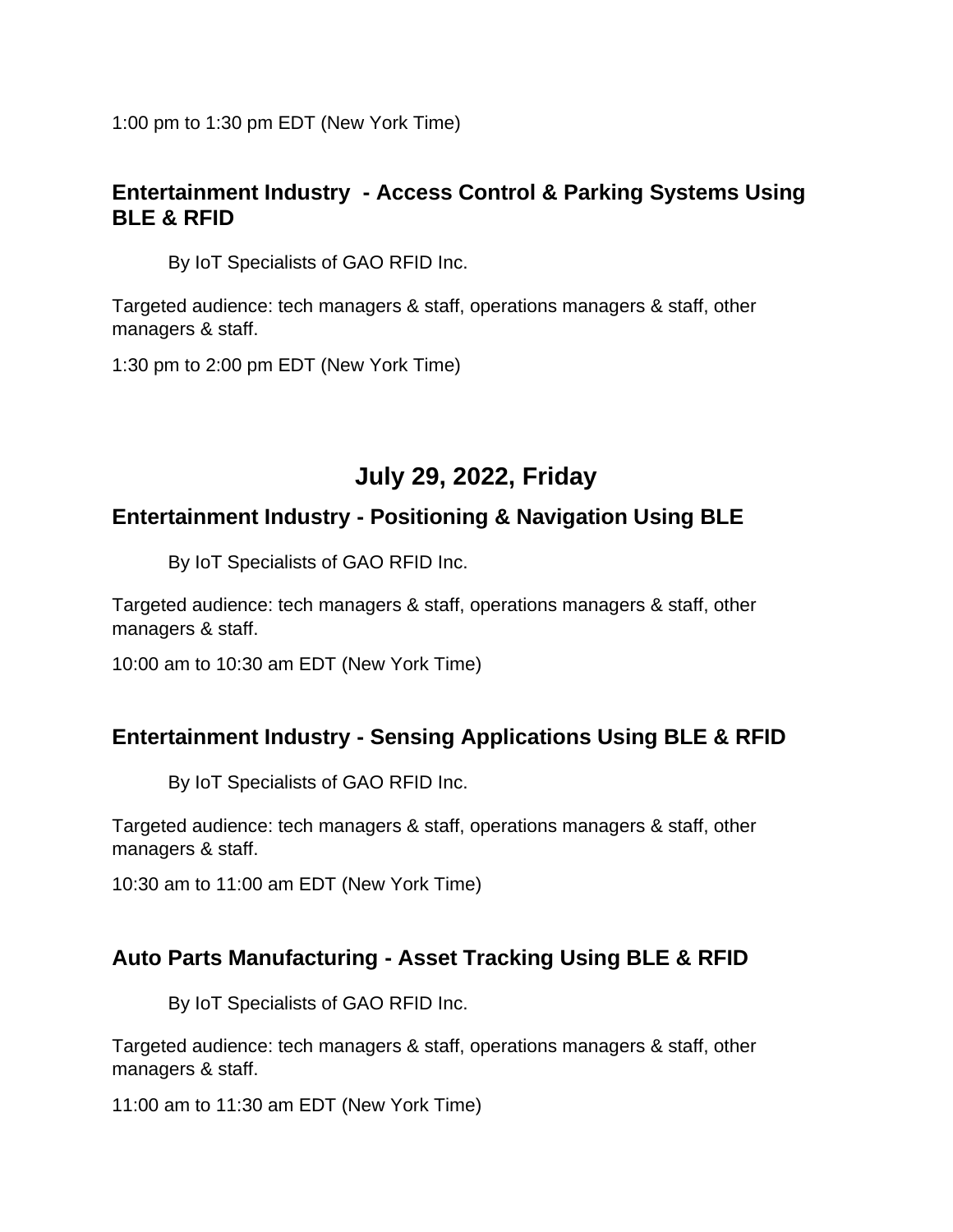# **Auto Parts Manufacturing - Personnel Tracking Using BLE & RFID**

By IoT Specialists of GAO RFID Inc.

Targeted audience: tech managers & staff, operations managers & staff, other managers & staff.

11:30 am to 12:00 pm EDT (New York Time)

#### **Auto Parts Manufacturing - Supply Chain & Logistics Management Using BLE & RFID**

By IoT Specialists of GAO RFID Inc.

Targeted audience: tech managers & staff, operations managers & staff, other managers & staff.

12:00 pm to 12:30 pm EDT (New York Time)

#### **Auto Parts Manufacturing - Access Control & Parking Systems Using BLE & RFID**

By IoT Specialists of GAO RFID Inc.

Targeted audience: tech managers & staff, operations managers & staff, other managers & staff.

12:30 pm to 1:00 pm EDT (New York Time)

#### **Auto Parts Manufacturing - Positioning & Navigation Using BLE**

By IoT Specialists of GAO RFID Inc.

Targeted audience: tech managers & staff, operations managers & staff, other managers & staff.

1:00 pm to 1:30 pm EDT (New York Time)